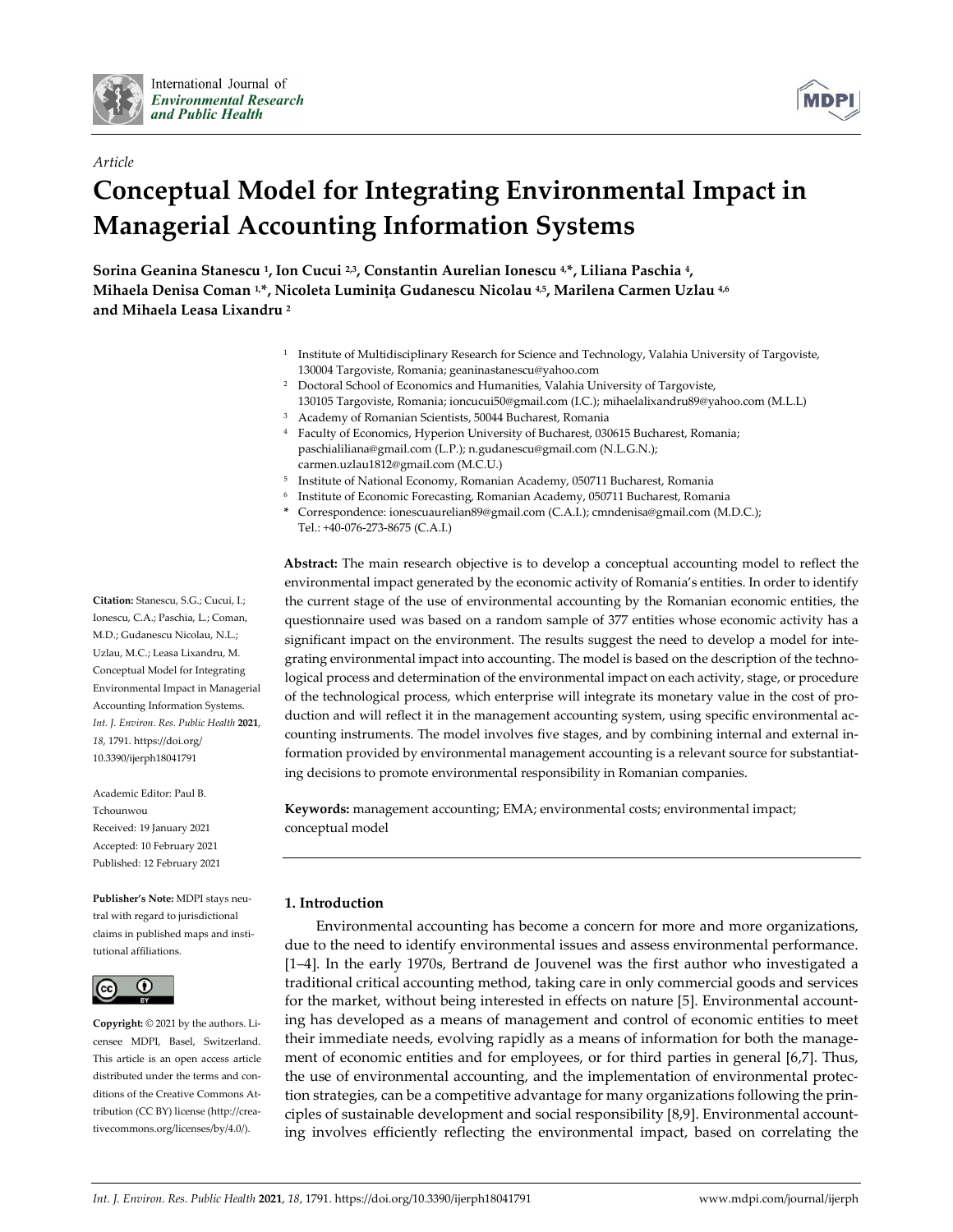information provided by management accounting with non-financial ones, calculating costs, and reporting environmental information to potential users. Environmental accounting's central role is to address environmental issues that impact sustainable development goals and influence economic entities' behavior by promoting social and environmental responsibility [10,11].

Environmental accounting is a tool that can be used to monitor and reflect economic activities related to the environment. Several specialists have researched this field according to various topics, including sustainable development accounting, environmental, financial accounting and, environmental management accounting [12–16]. Some discussed the impact of socio-economic activities on the environment [17], the challenges facing environmental accounting to respond to sustainable development strategies' needs, and lay the foundations of ecological civilizations [18–21]. Others focused more on reporting environmental information and evaluating environmental performance; several researchers have highlighted the need to develop a model for implementing environmental accounting [22,23]. The results of previous studies indicate that there are no standard models for implementing environmental accounting. Nevertheless, Lamberton Geoff (2005) takes an essential step towards formalizing an accounting model of sustainability, establishing the following main components: objectives; principles; techniques for collecting, recording, and evaluating data; reports; and qualitative characteristics of information [24]. Patrick de Beer and Francois Friend published the Environmental Engineering Group environmental costing model (EEGECOST) to promote environmental accounting in South Africa [25]. Jacques Richard presented an accounting model adapted by involving the environment: "La Comptabilité Adaptée au Renouvlement de l'Environnement" (CARE) [26]. At the national level, environmental accounting had undergone a comprehensive development since 2008, when Romania became a European Union member. Thus the Romanian economic entities had to comply with European standards and requirements. Ienciu Ionel (2009) considers that, to reflect a real and correct image of the company's impact on the environment, it requires two pillars that complement the traditional accounting: the environmental management accounting, and the financial reports that give the users a clear and comprehensive for an overview of the environmental performance [27]. Based on these recommendations, the main research objective is to develop a useful conceptual accounting model to reflect the impact of environmental accounting for Romania's economic entities to promote sustainable development and economic growth.

The theoretical and empirical research results based on multiple institutional and practical approaches have highlighted the need for a conceptual model for implementing environmental management accounting (CM-EMA). Thus, the CM-EMA model was developed as a fundamental support for Romanian companies to develop and implement environmental accounting. The CM-EMA model is based on identifying the environmental impact exerted by the economic activity and its internalization by integrating the environmental costs into the total cost of the company's products, services, or works. The model involves five stages: 1. Identification of significant influence that the company has on the environment; 2. Determination of impacts exerted by economic activity on the environment; 3. Identifying and allocating environmental costs caused by environmental impact; 4. Internalization of externalities—the integration of environmental costs in production; 5. Identification of the environmental information provided by environmental accounting and their use for achieving environmental reporting or forecasting. This model aims to provide a conceptual framework and a practical methodology for assessing the environmental impact of the economic entity's economic activity. This accounting model aims to supplement financial accounting with the information provided by environmental accounting, which helps to reflect environmental costs and helps identify and record environmental revenues or benefits and report this information to the enterprise's internal and external users. The research results are relevant to the economic environment and the academic environment, primarily through the developed accounting model. The analysis of the results obtained based on the submitted questionnaires and the strategic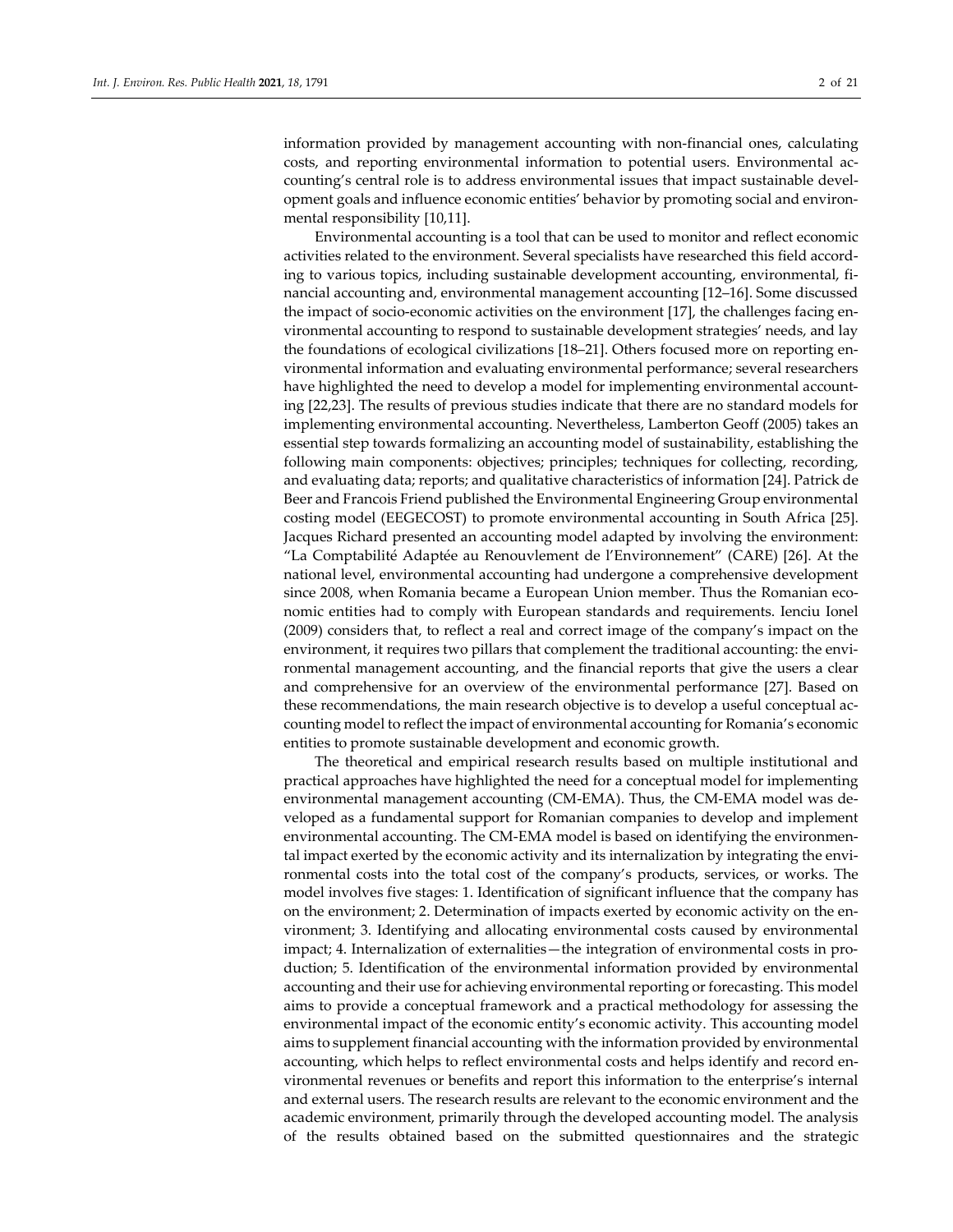interpretations helps understand how the Romanian economic entities reacted to the legislative and institutional requirements regarding sustainable development and social responsibility.

#### **2. Literature Review**

The mobilization of economic entities in environmental protection activities resulted from an awareness process in the 1950s, when the industrial society was booming [27,28]. Awareness of ecological problems involves harmonizing economic and social development with the rational and prudent management of non-renewable resources [29,30]. At the global level, the first debate on environmental protection was organized in June 1972, at the United Nations World Conference in Stockholm [31]. Interest increased with the Rio de Janeiro Earth Summit organization in 1992, when Agenda 21 is adopted, and the term "environmental accounting" is introduced as an essential tool for sustainable development, necessary for the implementation of a coherent environmental protection policy. There were proposed the internalization of environmental costs and economic instruments for environmental impact assessment, and all these actions were based on promoting the "polluter pays" principle [32,33]. Environmental accounting can be defined as a set of organizational activities for measuring and evaluating environmental performance and reporting these results, covering all areas of accounting that may be affected by the effects of environmental problems, including new areas of eco-accounting [34].

The emergence and development of environmental management accounting (EMA) have offered new organizational management approaches and tools. Bennett Martin considers environmental management accounting "the link between environmental management and management accounting" [35]. Environmental management accounting is a combined approach that provides financial and accounting information, represented by the costs and balance sheets of material flows (Table 1). It improves the efficiency of materials use by reducing risk and environmental impact, thus reducing environmental protection costs [36]. Environmental accounting has established itself as a necessary tool in substantiating decisions, a system used to organize, manage, and provide data and information on the environment in physical or monetary units [17,37]. It presents an objective view of the status and changes of natural heritage, the interactions between the economy and environment, and expenditure on prevention, environmental protection, and repairing environmental damage [38]. Environmental accounting is a system for planning and managing environmental performance, reflecting the entity's management's managerial style and commitment towards the environment [39,40]. Environmental accounting is an essential element for evaluating, identifying, analyzing, and recording the impact produced by the economic activity on the environment and using this information in the financial and decision-making process [41]. Therefore, environmental accounting is a logical extension of traditional accounting, which considers the current reality, representing an indispensable management tool for sustainable development [42]. Economic activities can negatively affect the entities' production, costs, and profit through the impact on the environment and consumer welfare through changes they cause in the market. Thus, reconsidering the financial accounting system by integrating environmental issues is no longer an option but a way forward by all national and international companies [41].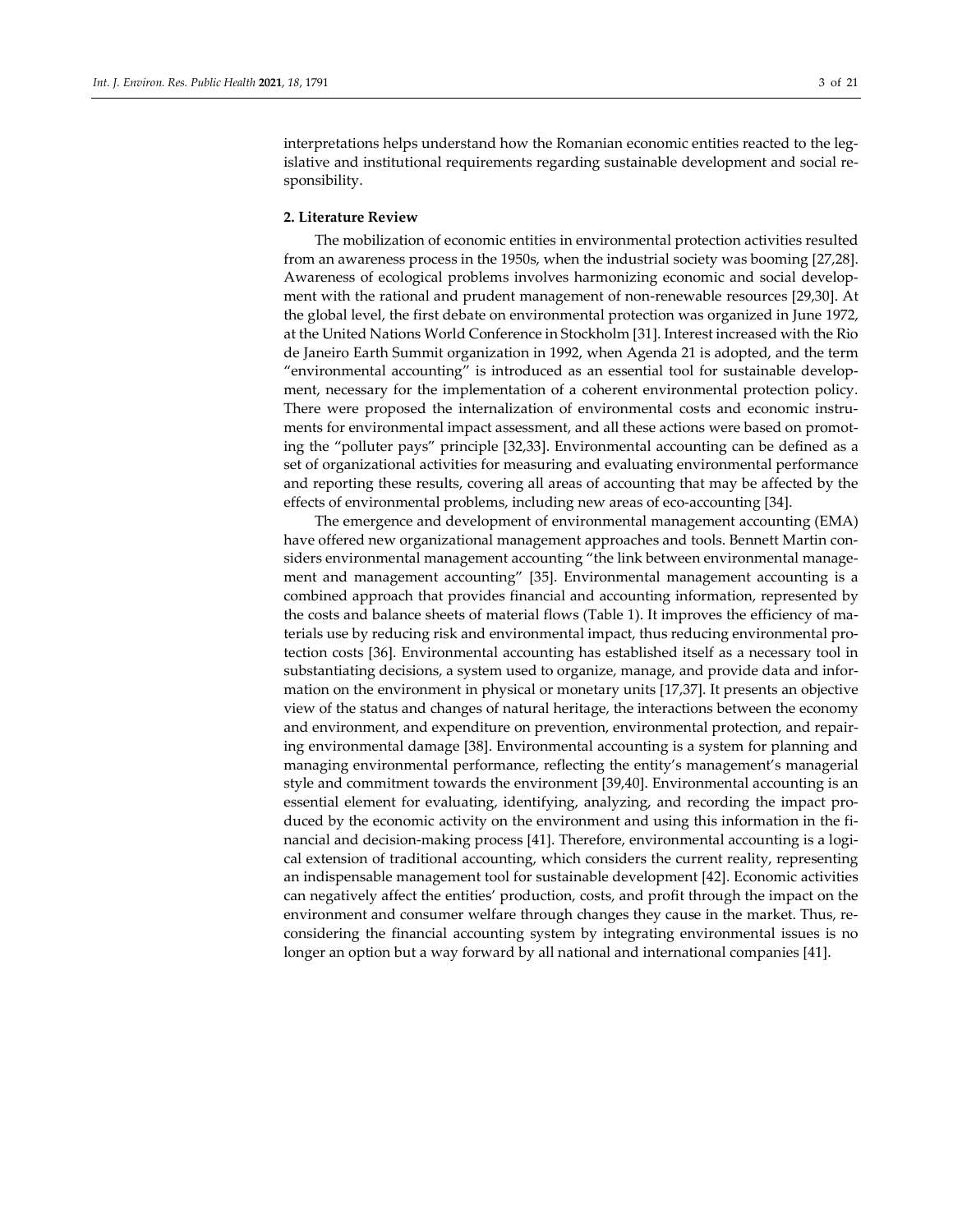| <b>Types</b>                                                | Description                                                                                                                                                                                                                                                                                          |
|-------------------------------------------------------------|------------------------------------------------------------------------------------------------------------------------------------------------------------------------------------------------------------------------------------------------------------------------------------------------------|
| Materials Costs of                                          | The purchase costs of natural resources such as water and other materials are converted into                                                                                                                                                                                                         |
| <b>Product Outputs</b>                                      | products, by-products, and packaging.                                                                                                                                                                                                                                                                |
| Materials Costs of                                          |                                                                                                                                                                                                                                                                                                      |
| Non-Product Out-                                            | The purchase (and sometimes processing) costs of energy, water, and other materials that be-                                                                                                                                                                                                         |
| puts                                                        | come Non-Product Output (Waste and Emissions).                                                                                                                                                                                                                                                       |
| Waste and Emission<br>Control Costs                         | Costs for: handling, treatment and disposal of Waste and Emissions; remediation and compen-<br>sation costs related to environmental damage; and any control-related regulatory compliance<br>costs.                                                                                                 |
| Prevention and Other<br>Environmental Man-<br>agement Costs | Costs of preventive environmental management activities such as cleaner production projects,<br>costs for other environmental management activities such as environmental planning and sys-<br>tems, environmental measurement, environmental communication, and any other relevant ac-<br>tivities. |
| Research and Devel-<br>opment Costs                         | Costs for Research and Development projects related to environmental issues.                                                                                                                                                                                                                         |
| Less Tangible Costs                                         | Includes both internal and external costs related to less tangible issues. Examples include liabil-<br>ity, future regulations, productivity, company image, stakeholder relations, and externalities.                                                                                               |
|                                                             | Source: International Federation of Accountants (IFAC), 2005.                                                                                                                                                                                                                                        |

**Table 1.** Cost categories for EMA.

Standardization of the concepts of environmental accounting (EA) and environmental management accounting (EMA) has been achieved by the International Federation of Accountants (IFAC). IFAC defines environmental management accounting as managing economic and environmental performance by developing and implementing appropriate systems and practices regarding the environment [43]. Although this also includes reporting and auditing activities in some organizations, EMA typically refers to lifetime costs, total costs, benefits assessment, and strategic environmental management planning [44,45]. Decision-makers within an organization can use the information provided by environmental management accounting to make decisions that impact both the organization's financial performance and the environment [46–49]. Identifying the environmental costs related to a product, work, service, or economic system, and recognizing the entity's accounting is necessary to adopt optimal managerial decisions [50–52].

Like the other European countries and Romania, there are significant problems regarding the protection of the environment. While traditional financial accounting only reflects in the annual financial statements the stocks and flows of an entity from an economic point of view, environmental accounting presents additional information under the time, place, and type of impact [51,53]. Implementing an environmental accounting system in economic entities brings benefits that can vary considerably depending on their specific activities [47,54–56]. Until a few years ago, non-financial information reporting was not mandatory, being left to each economic entity's discretion. The Directive 2014/95/EU was transposed at the national level by Order of the Ministry of Public Finance 1938/2016. Starting with 2018, entities that exceed the average number of 500 employees must include a non-financial statement in the directors' report. This contains the financial information on the performance, position, and impact of the activity and non-financial information regarding the environmental, social, and personnel aspects, the respect of human rights, the fight against corruption, and bribery. Romanian entities are increasingly using non-financial reporting, including social, environmental, and economic impact, as a tool for responsibility and a tool for designing the company's strategy and discovering new income and sustainability [57,58]. Depending on the non-financial information presented in the annual statements, Romanian entities can be classified as follows: entities that responsibly have environmental information, and a detailed report, entities that summarize environmental information, and companies that do not take into account environmental issues and do not present this information in any report [59].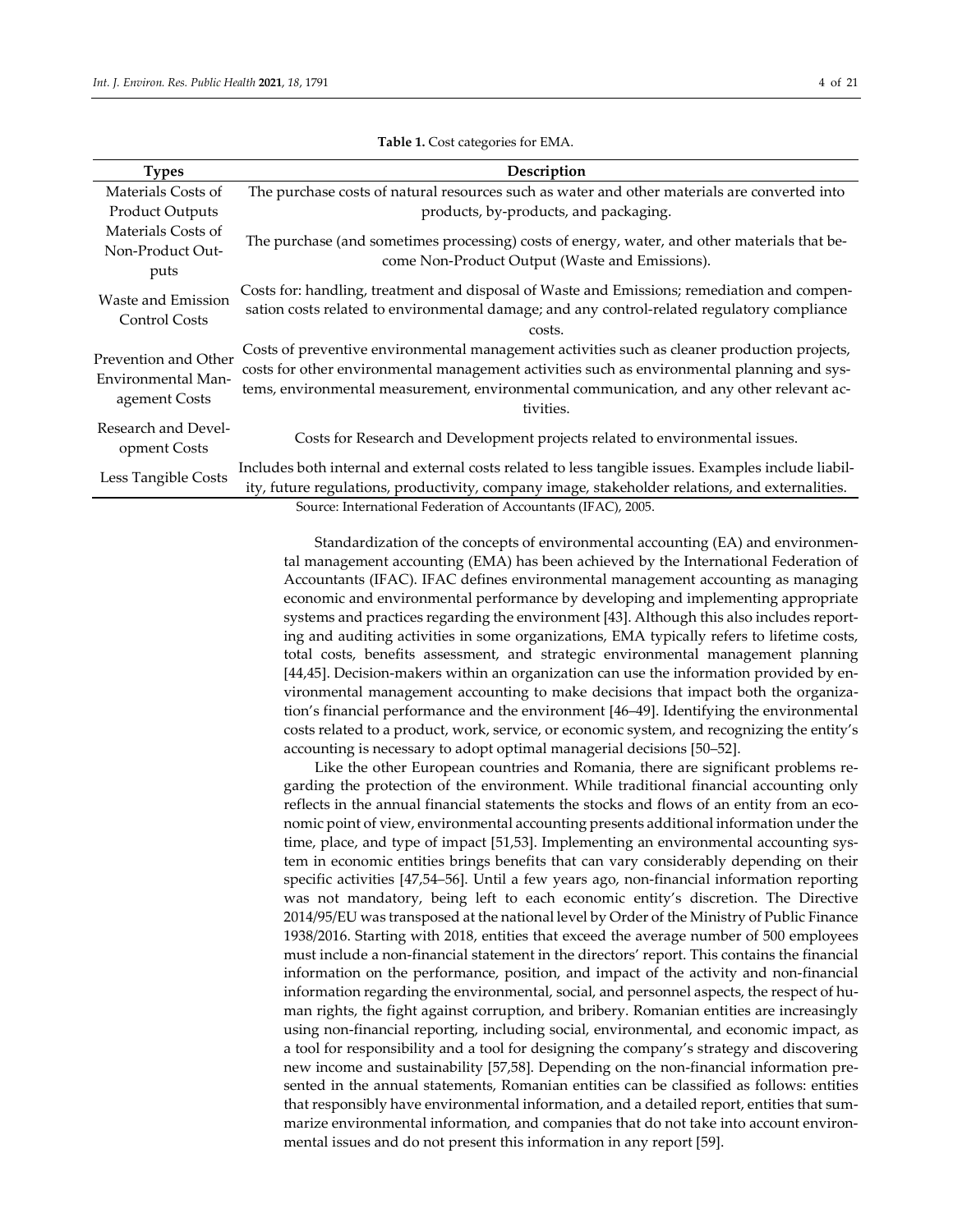Researchers at the national level have shown that implementing the environmental management system within the Romanian entities can resolve conflicts between the economy and the environment and contribute to the increase in economic performance [60]. For an accurate image of the entities' environmental impact, the entity must have an efficient accounting system that integrates the environmental aspects in the decision-making and financial process [61,62].

Industrial costs for environmental protection, including pollution reduction, waste management, monitoring, reporting, legal fees, and insurance, have increased rapidly over the past 30 years, in line with increasingly stringent environmental regulations [63]. Accounting systems traditionally attribute many of these environmental costs to general costs (which are not directly allocated), this having the consequence that the product managers are not stimulated to reduce the environmental costs and are not directly aware of the magnitude of these costs [64,65]. When environmental costs are considered general, product lines are divided, products with low costs subsidize those with high costs, leading to incorrect product pricing, which reduces profitability [66,67]. By identifying, evaluating, and allocating environmental costs, management is allowed to identify cost-saving opportunities and create a clean production system that applies to the entire production cycle for: increasing productivity by ensuring more efficient use of raw materials, energy, and water; promoting superior performance by reducing, at source, waste, and emissions; reducing the impact of products on the environment, during their life cycle, by designing environmentally friendly, cost-effective products [68–72].

#### **3. Methodology**

Starting from the idea that economic entities should have a behavior-oriented towards social responsibility, and the integration of environmental aspects in the managerial accounting system is an absolute necessity, the following hypotheses were formulated:

**Hypothesis (H1).** The activities specific to sustainable development and social responsibility are influenced by the sphere of action, the form of ownership, the entity's size, and the advantages and disadvantages that it could obtain/encounter in this process;

**Hypothesis (H2).** There are associations between the environmental impact exerted by the economic activity and the integration of the specific instruments of social responsibility at the financial entities level;

**Hypothesis (H3).** There is a correlation between identifying, integrating, and quantifying environmental costs and developing environmental management accounting;

**Hypothesis (H4).** The integration of environmental impact in accounting is possible by creating a model for reflecting the environmental impact of the management accounting information system.

The research hypotheses were validated through deductive reasoning and using the statistical research tool based on the questionnaire. The questionnaire elaborated was structured in three sections. Section I is intended for the general profile of the economic entity and aims to obtain information regarding the field of activity, the size of the entity, as well as information regarding the market and the products developed by it. This section contains five closed questions, one of which is based on the Likert scale. In Section II the sustainable development and social responsibility of the entity are evaluated by seven closed questions by which the respondents express their opinion on the following aspects: knowledge of the legislation in the field of environmental, the interest of the economic entity regarding the environmental management systems, and the environmental impact assessment. In Section III, the use of environmental accounting aims to obtain information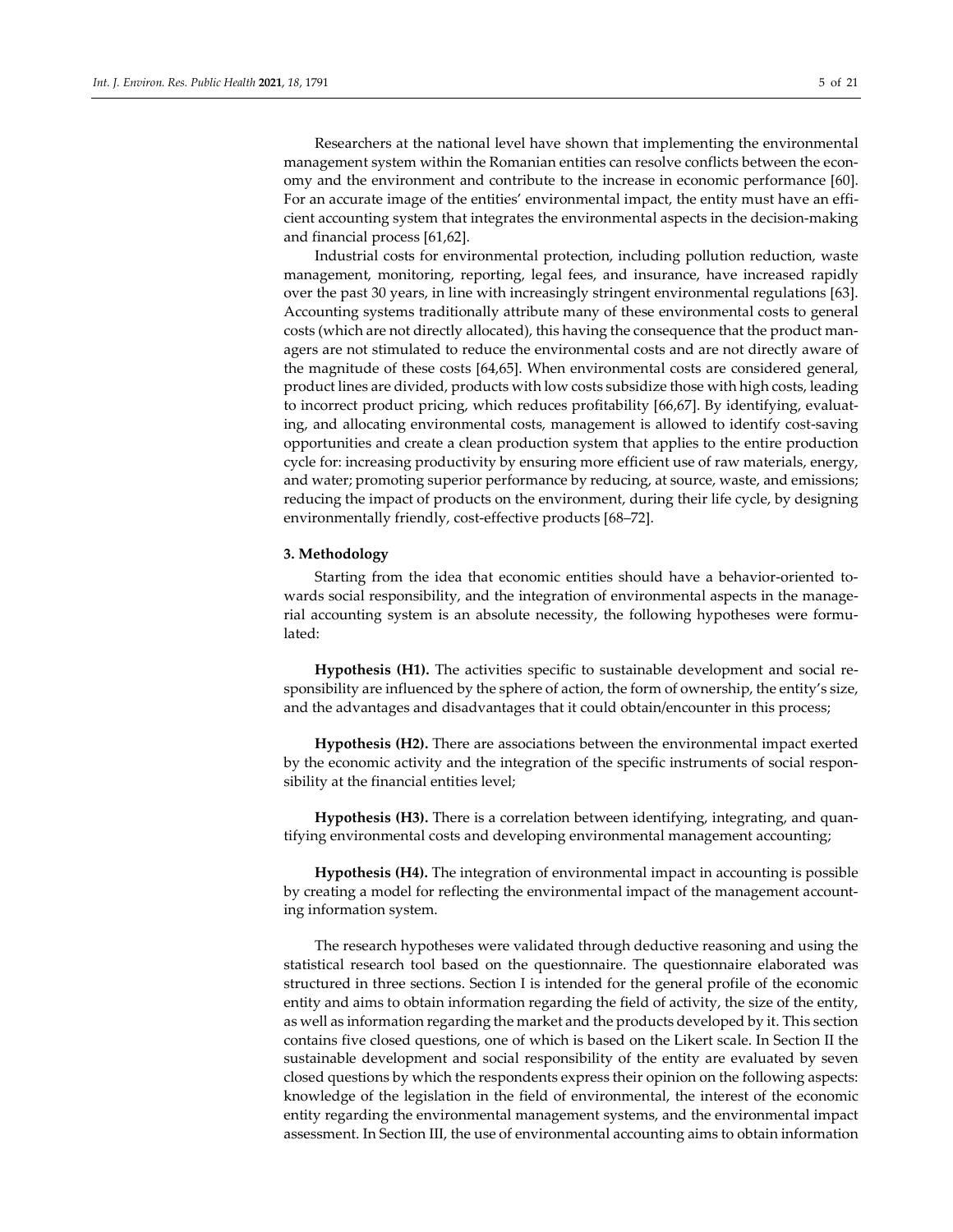regarding the integration of the environmental impact into the accounting system, the environmental costs and expenses recorded by the company and the share of these costs by nine items.

The study's target group is represented by Romania's economic entities that significantly impact the environment in the fields: forestry, extractive industry, processing industry, energy industry, transport, and construction. These areas were chosen following the analysis of the report "Expenditure, production, and financing of environmental protection in 2018", a report provided by the National Institute of Statistics. The economic entities in the mentioned fields registered the highest share of the expenses on environmental protection. The questionnaire was sent to 377 respondents targeted by e-mail in October 2019 (first request), followed by a second request in November 2019, obtaining the following results: 302 questionnaires received, 288 valid questionnaires, 14 invalid questionnaires, 76.39% rate of response. Respondents were both management staff and operational staff working in the financial-accounting department of the economic entities participating in the study. The statistical interpretation and analysis of the data collected from the questionnaire and the graphical representations were made using the specialized application SPSS Statistics 21. The reliability analysis and the questionnaire's constructive validation were performed by analyzing the internal consistency of its items with the Alpha Cronbach coefficient's help, both for the total scale and each section (Table 2). The results of the study show an alpha coefficient of 0.970. The analysis on each section showed a variation of the coefficient between 0.873 and 0.967, demonstrating a strong intercorrelation between chosen intimates.

**Table 2.** Descriptive analysis of the viability questionnaire.

| Domains                        | No. of Item | Cronbach's Alpha Mean Variance |         |       |
|--------------------------------|-------------|--------------------------------|---------|-------|
| <b>EMAO</b> Total              | 32          | 0.970                          | 2.791   | 1.706 |
| Profile of the economic entity | 10          | 0.967                          | 3.150   | .595  |
| Social responsibility          | 13          | 0.873                          | 2.276   | 1.911 |
| Use of EMA                     |             | 0.908                          | 3 1 3 7 | 2.348 |

According to the literature, these values show a moderate to strong correlation between the areas analyzed for the final version of the questionnaire [73,74]. The elementdomain correlation analysis showed mostly positive and significant coefficients from moderate to strong, except for questions Q4 (0.200), Q8 (0.324), Q9 (0.472), and Q15 (0.435), which have values less than 0.500, which means that they are not significantly correlated. However, still, the value of the total coefficient would not change significantly if the analysis of these answers were abandoned. For each item, frequencies and percentages were calculated, and statistical methods and tools were used to validate research hypotheses, such as Chi2 test, Likert scale, Kendall's, cross-analysis-Crosstable, Cramer's V statistical index, Pearson correlation, Spearman's rank correlation index. For the final section of the questionnaire, a factorial analysis of environmental accounting was performed, using the Correlation Matrix.

### **4. Results**

The sphere of activity of the participating respondents are hierarchized and presented in Table 3 and Figure 1, economic entities from various fields being analyzed, observing, 85 validated answers (30%) for the extractive industry, 49 (17%) for the public administration, and 41 (14%) for the processing industry. The construction companies gave the lowest weight, with only 15 (5%) of validated questionnaires. The Chi2 test shows that the empirical distribution of the sample is significantly different from the theoretical distribution. In this respect, the heterogeneity of companies' distribution, according to the seven activity fields, is statistically significant.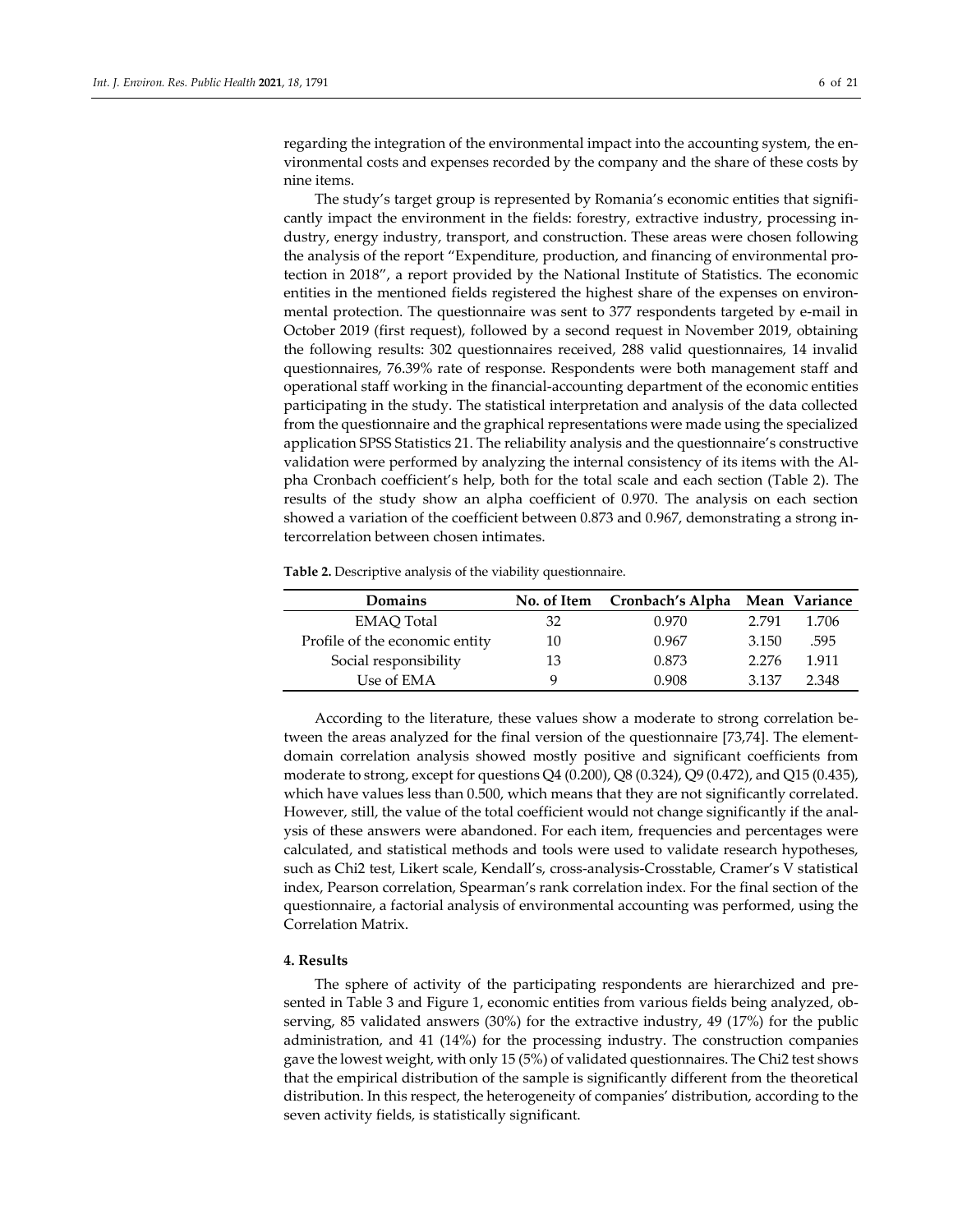| <b>Sphere of Activity</b>                                       | <b>Number of Entities Surveyed</b> | $\%$ |
|-----------------------------------------------------------------|------------------------------------|------|
| Forestry, logging, and related services                         | 35                                 | 12   |
| Extractive industry                                             | 85                                 | 30   |
| Manufacturing industry                                          | 41                                 | 14   |
| Production and supply of electricity and heat,<br>gas and water | 30                                 | 10   |
| Construction                                                    | 15                                 | 5    |
| Transportation                                                  | 33                                 | 12   |
| Public Administration                                           | 49                                 | 17   |
| Total                                                           | 288                                | 100% |
| Chi <sub>2</sub>                                                | 0.370                              |      |
| Significance level                                              | p < 0.05                           |      |





Figure 1. Distribution of the questioned entities by activity areas.

The classification of the economic entities participating in the study, according to the form of ownership is divided into two main categories: 100 joint stock companies (JSC), (35%) and 188 limited liability companies (LLC), (65%). Figure 2 shows the participating economic entities according to their size and according to the number of employees.



**Figure 2.** Classification of economic entities.

Regarding other characteristics of identification of the companies participating in the study, the descriptive analysis of variables, such as the target market, the selling price of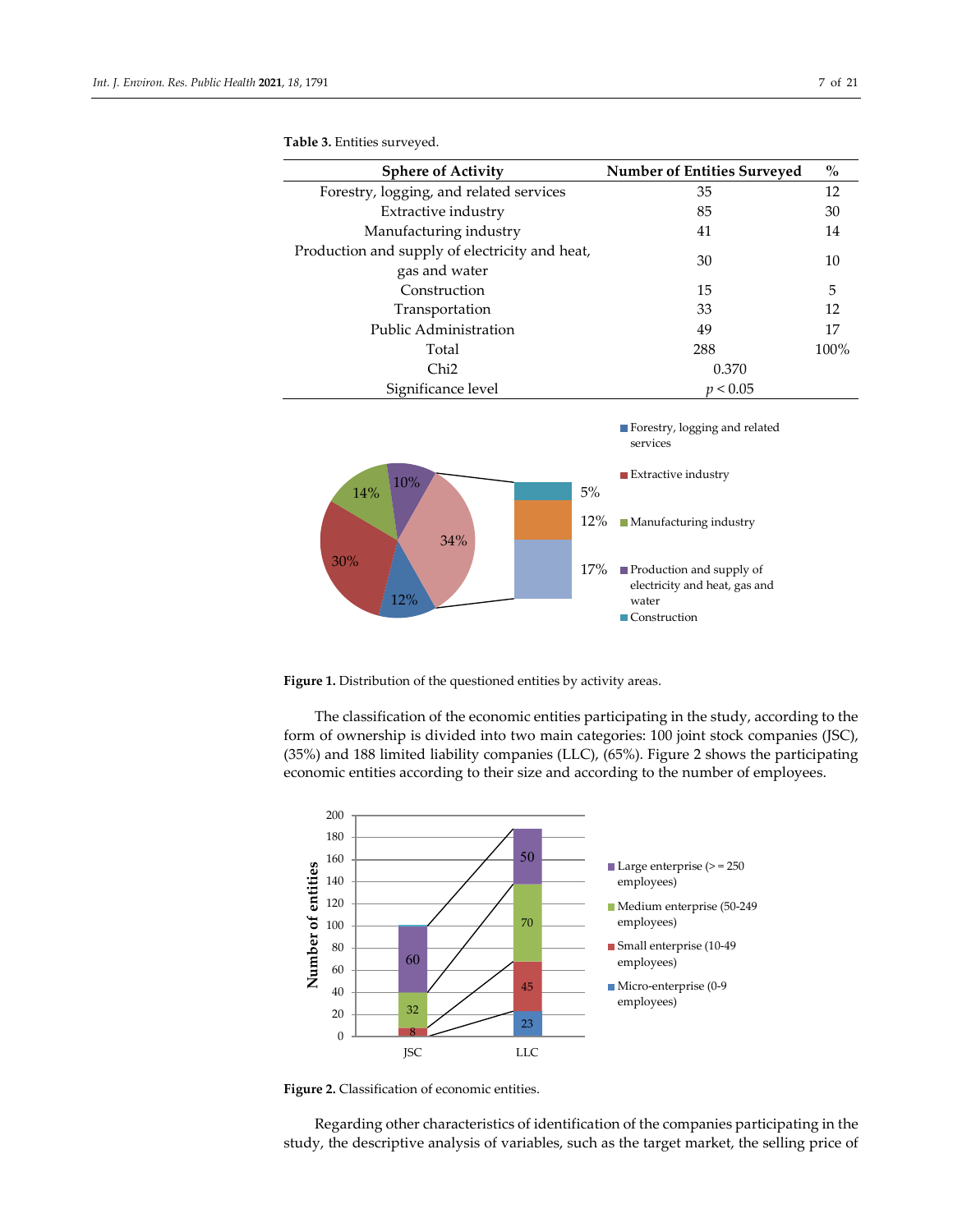the products, the quality of the products, the image on the market of the products, the bio characteristics of the products, the involvement in ecological investments, and the policies and environmental strategies, were calculated by evaluating the average level of participation and by assessing the dispersion of responses for each domain by calculating the standard deviation (Table 4).

|   |                       | <b>Sale</b> | Product | Market | Bioproduct             | Involvement in Ecologi-Environmental Policies Target |                |               |
|---|-----------------------|-------------|---------|--------|------------------------|------------------------------------------------------|----------------|---------------|
|   |                       | Price       | Ouality | Image  | <b>Characteristics</b> | cal Investments                                      | and Strategies | <b>Market</b> |
| N | Valid                 | 288         | 288     | 288    | 288                    | 288                                                  | 288            | 288           |
|   | Missing               | $\theta$    | 0       | 0      | $\Omega$               | 0                                                    |                | 0             |
|   | Mean                  | 3.49        | 3.48    | 3.58   | 3.60                   | 3.51                                                 | 3.65           | 1.80          |
|   | Std. Error of<br>Mean | 0.059       | 0.059   | 0.054  | 0.057                  | 0.060                                                | 0.058          | 0.035         |
|   | Std. Devia-<br>tion   | 1.002       | 1.002   | 0.918  | 0.975                  | 1.026                                                | 0.984          | 0.601         |

**Table 4.** Assessing the dispersion of responses for each domain.

It can be observed that the standard deviation is lower for the target market variable (0.601). For the other variables, the standard deviation is between 0.918 and 1.026, which demonstrates homogeneity in the validated responses. Using the Likert method, the product sales price level, product quality, product-market image, bioproduct characteristics, economic entity involvement in ecological investments, and environmental policies and strategies of the economic entities participating in the study, compared to the main market competitors, were studied (Table 5). The Likert scale allows respondents to have more answers. To measure their attitudes, scores are assigned to different responses. There were awarded scores between 1 and 5 (the classic version of Likert—in five stages). In essence, 1 represents far below the level of the competitors, 2 under the level of the competitors, 3 at the same level as the main competitors, 4 above the level of the competitors, and 5 far above the level of the competitors. The "I don't know" answer was eliminated to encourage them to make their choices known, and to avoid biasing the responses (Figure 3).

**Table 5.** Ranking of comparative economic entities against their main competitors.

| Tool                                  |    | $\overline{2}$ | 3   | 4      | 5  |
|---------------------------------------|----|----------------|-----|--------|----|
| Product selling price                 |    | 10 35          | 90  | 110 43 |    |
| Product quality                       | 6. | 40             | 102 | 90 50  |    |
| Market image of the products          |    | 2 32           | 98  | 108 48 |    |
| Bio features of the products          |    | 44             | 78  | 110 55 |    |
| Involvement in green investments      |    | 55.            | 92  | 81     | 60 |
| Environmental policies and strategies |    | 42             | 82  |        | 64 |

All six characteristics analyzed in the economic entities included in the study are at the same level or slightly above the values of the main competitors. The characteristics that stand out from the main competitors' level are "Bioproduct characteristics" and "Environmental policies and strategies" developed by the economic entity.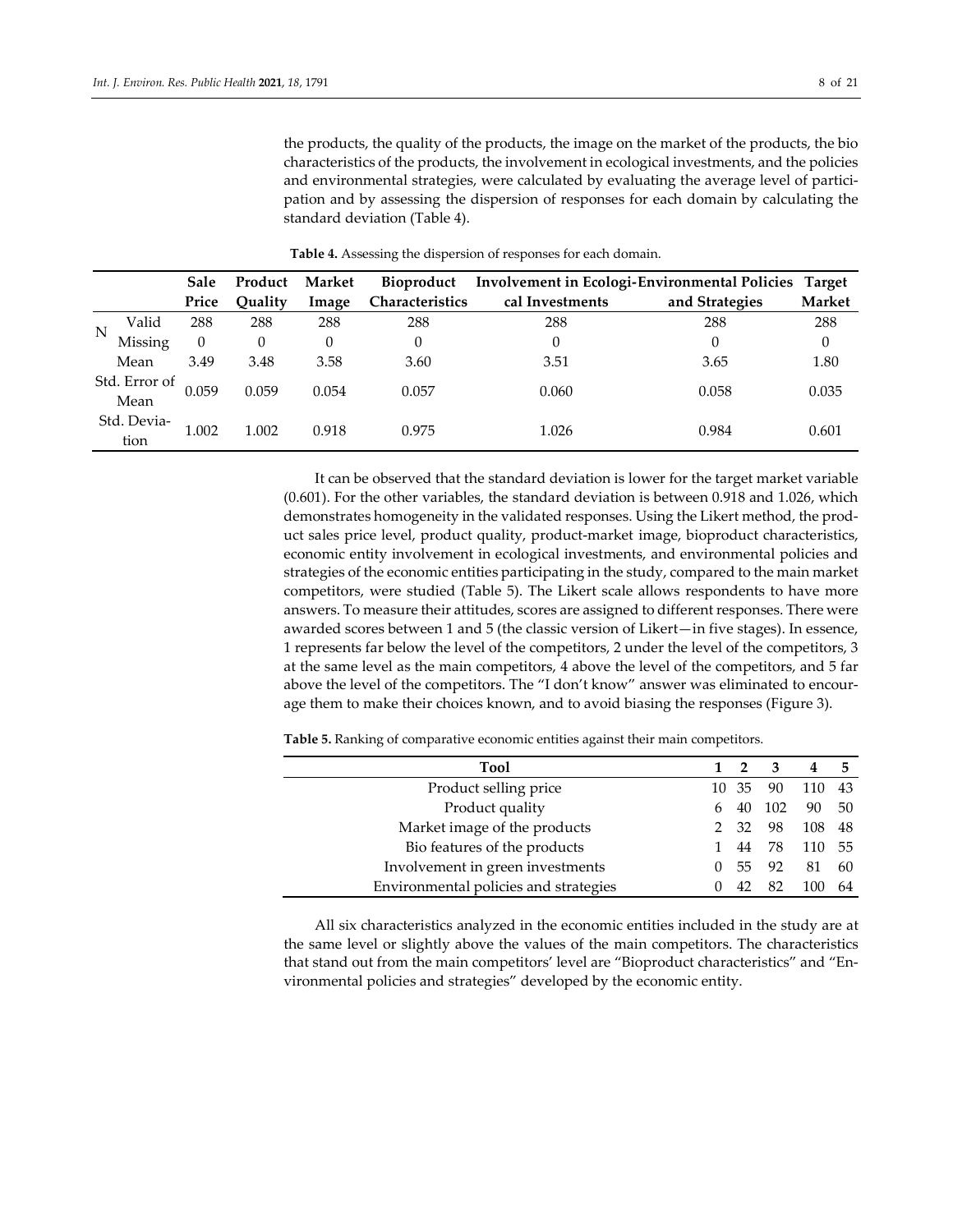

**Figure 3.** The characteristics of the economic entity analyzed in comparison with the main competitors.

The second section of the questionnaire focused on obtaining relevant information on the actions taken by the economic entities participating in the study in sustainable development and social responsibility. The respondents express their opinion on the degree of commitment of the economic entity of which it is a part of the implementation of the practices of social responsibility and sustainable development. In this section, the questions release how these tools are known and used by the companies participating in the study (Table 6).

**Table 6.** Level of implementation of international standards in environmental protection.

| <b>Tool</b>                                                                                             | Known                                 | Used | <b>In Progress</b> | I Do Not    |
|---------------------------------------------------------------------------------------------------------|---------------------------------------|------|--------------------|-------------|
|                                                                                                         |                                       |      |                    | Know        |
| ISO 14001 Environmental Management System                                                               | 122 (42.40%) 101 (35.10%) 63 (21.90%) |      |                    | $2(0.70\%)$ |
| ISO 14031 Evaluation of environmental performance                                                       | 130 (45.10%) 140 (48.60%) 10 (3.50%)  |      |                    | $8(2.80\%)$ |
| ISO 9000 Quality system                                                                                 | 128 (44.40%) 140 (48.60%) 14 (4.90%)  |      |                    | $6(2.10\%)$ |
| Development of environmental policy                                                                     | 126 (43.80%) 144 (50%)                |      | $16(5.60\%)$       | $2(0.70\%)$ |
| Development of environmental budgets                                                                    | 115 (39.90%) 150 (52.10%) 19 (6.60%)  |      |                    | $4(1.40\%)$ |
| Reporting non-financial information in annual financial statements 108 (37.50%) 150 (52.10%) 22 (7.60%) |                                       |      |                    | $8(2.80\%)$ |
| Reporting non-financial information in other reports                                                    | 100 (34.70%) 153 (53.10%) 24 (8.30%)  |      |                    | 11 (3.80%)  |

Thus, these tools are known at the companies' level, and over 50% of these companies use or have these tools in the implementation. Among the activities developed in the field of social responsibility and sustainable development by the analyzed entities, it was found improvement of working relationships with employees (19.80%), environmental management and material recycling (14.90%), compliance with social working conditions (10.10%), implementation of a code of ethics and deontology (9.40%), environmental impact monitoring, correspondence with international standards, and use of renewable energy sources (6.90%). Among the less implemented activities are ecological transport (1.70%), and the use of non-polluting materials (1.40%). Among the reasons that determined the economic entities to adopt these actions, it can be mentioned: the conviction and the civic involvement (32.60%), the compliance with the regulations, especially at the environmental level (30.20%), the prevention of risks (16.00%), and the requirements imposed at national and international level (12.20%). The economic and competitive advantages, respectively, the image of the entity, are also mentioned by the analyzed entities, in a small percentage of responses (5.90% and 3.10%). Regarding the obstacles that the entities encountered in implementing sustainable development, most respondents consider the employees' lack of interest as the main disadvantage (25.00%). Additionally, the lack of financial means (20.80%), the lack of interest of customers or suppliers (20.10%), the lack of a development strategy (20.50%), or the lack of time (11.10%) were other variants of response.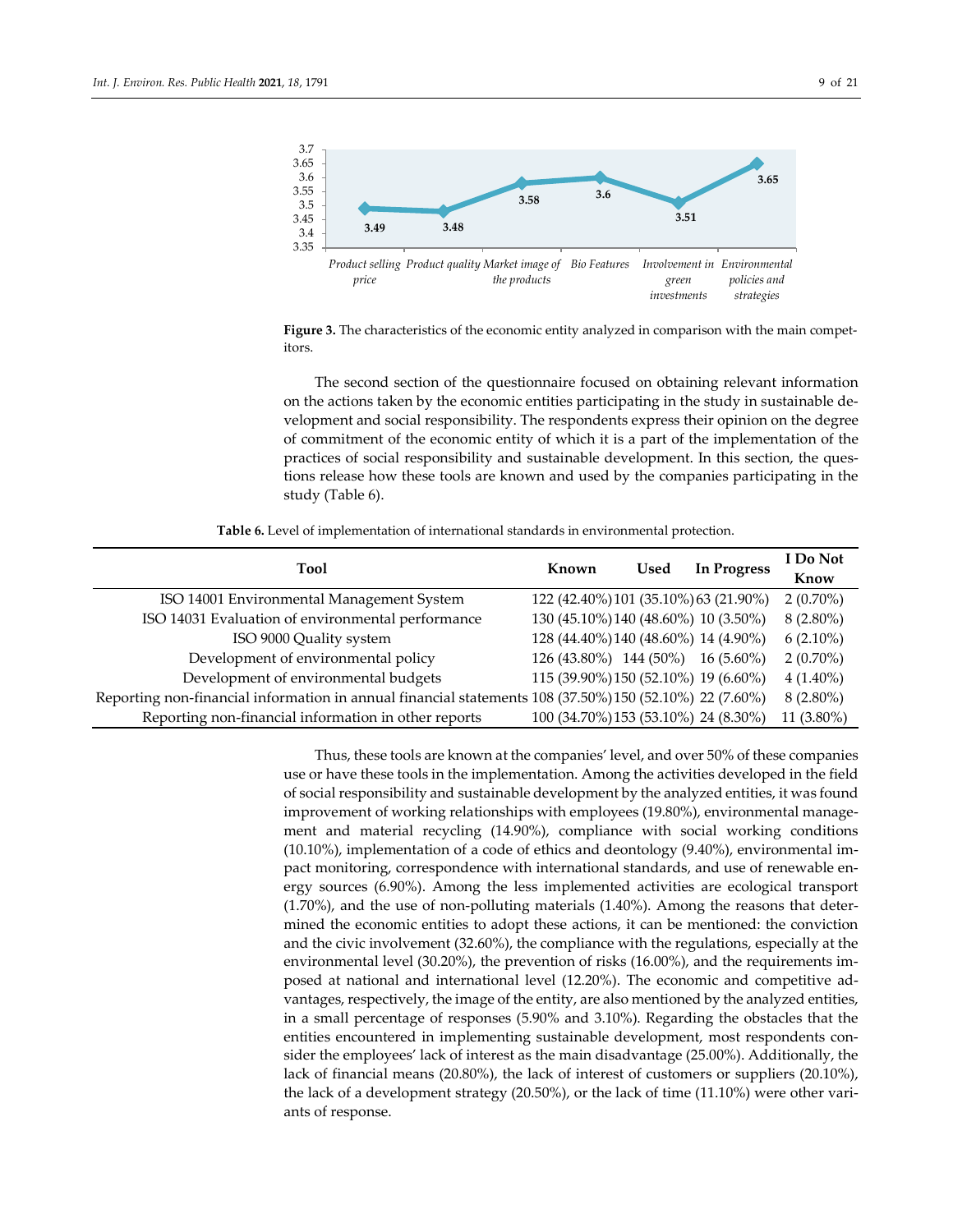An essential role in analyzing environmental problems is the impact exerted by the economic activity on the environment. Overall, 90.30% of the respondents consider that economic activity impacts the environment, and only 9.70% think that economic activity has no impact on the environment. Regarding the assessment and integration of the environmental impact in the financial and managerial system, 93.10% replied that they are interested in evaluating the environmental impact produced by the economic entity's activity, and only 6.90% answered negatively to this question.

The last section of the questionnaire looks at issues related to integrating the environmental impact by using the information provided by environmental accounting in the economic entities included in the study. The integration of the environment in the financial and managerial system can be achieved by identifying and evaluating from a monetary perspective the impact on the environment (34.70%), by determining the environmental costs (24.30%), by integrating the environmental costs in the decision-making process (23.60%) and by the non-financial reporting (17.40%). Among the obstacles that stand in the way of this process, 48.60% of the respondents believe that the lack of an accounting model and 39.60% consider that the lack of a clear methodology is the main drawbacks (Table 7).

**Table 7.** Integration of environmental impact, barriers in this process.

| Integration of Environmental Im-<br>pact                                         | Frequency | Percent | <b>Barriers in This Process</b>                                          | Frequency | Percent |
|----------------------------------------------------------------------------------|-----------|---------|--------------------------------------------------------------------------|-----------|---------|
| Monetary identification and evalua-<br>tion of the environmental impact          | 100       | 34.70   | Lack of classification of environ-<br>mental costs                       | 8         | 2.80    |
| Determination of environmental<br>costs                                          | 70        | 24.30   | Training in environmental ac-<br>counting is at the beginning            | 26        | 9.00    |
| Integration of environmental costs<br>in the decision-making process             | 68        | 23.60   | Lack of a conceptual accounting<br>model                                 | 140       | 48.60   |
| Reporting of non-financial infor-<br>mation related to environmental im-<br>pact | 50        | 17.40   | Lack of a clear methodology for<br>integrating environmental im-<br>pact | 114       | 39.60   |

At the national level, expenditures on environmental protection were about 14.70 billion lei, representing 1.6% of GDP, and the share of the most significant expenditures was recorded in the field of waste management [75]. As a result, it is essential to note in which area the entities participating in the study registered the highest share of environmental costs. Even for the entities participating in the study, the largest share is held by the expenses on waste management 51.40%, followed by the expenses on wastewater management 19.10%, and the other types of expenses (expenses for air protection, expenses for soil and groundwater protection), expenses for the protection of biodiversity and landscape, expenses for the reduction in noise and vibration, expenses for the protection against radiation, expenses for the research and development in the field of environmental protection and other environmental activities) record weights much below 10%. Of the specific management accounting methods used to integrate environmental information into the accounting system, most respondents consider the Target Costing method to be the most appropriate for use (102 (35.40%)), followed by the Activity-Based Costing (ABC) method, a method validated by 91 (31.60%) of the respondents. The advanced methods of calculating costs are much more appreciated than the traditional methods, which ranked the last two in the study participants' preferences.

H1 Validation: The activities specific to sustainable development and social responsibility are influenced by the sphere of action, the form of ownership, the entity's size, and the advantages and disadvantages that it could obtain/encounter in this process.

By applying the Kendall statistical test (Table 8), it can be observed that the activity fields, the form of ownership, the size of the company, the target market, the legislation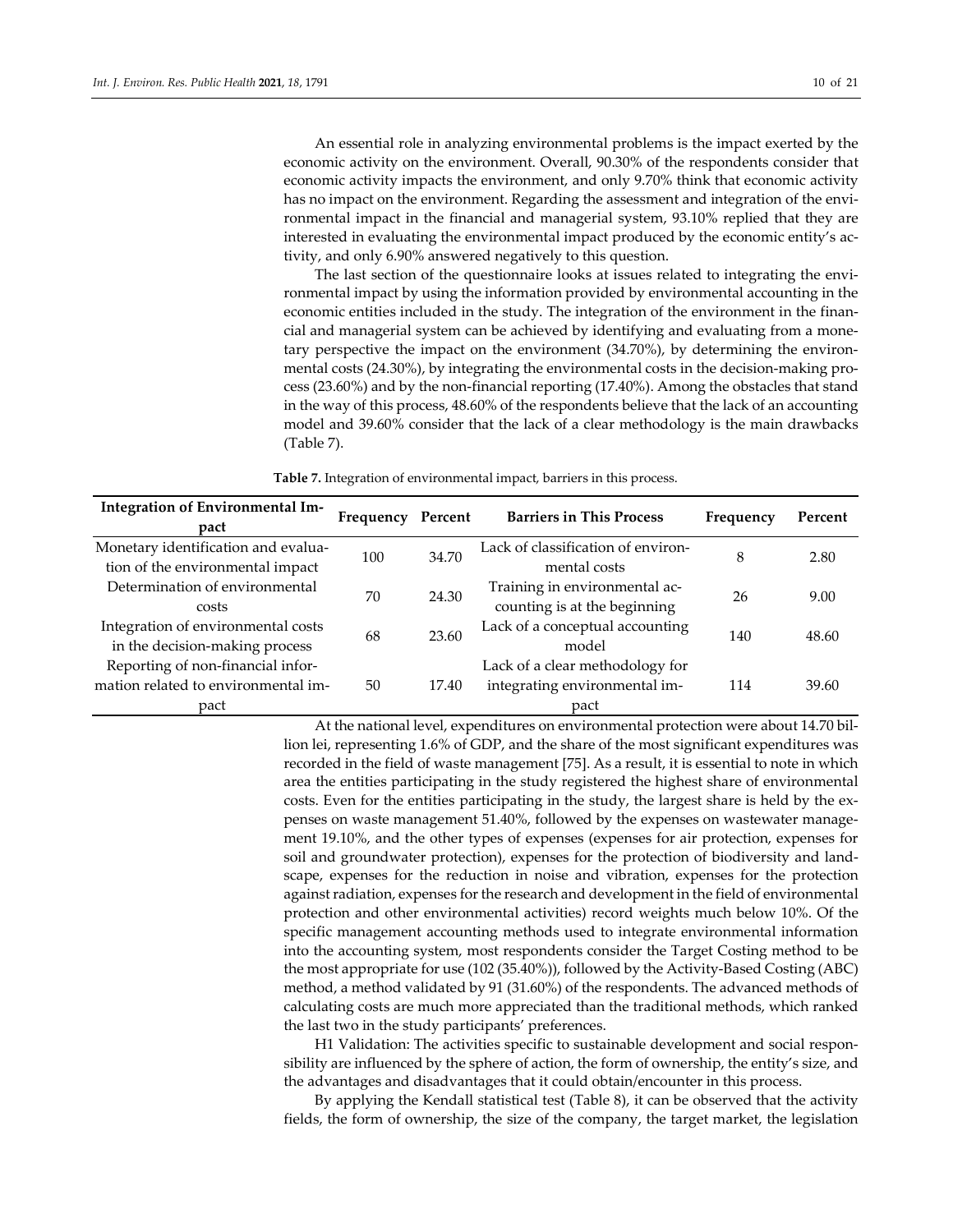in the field of environmental protection, the actions are taken as well as the obstacles that the analyzed companies can face have a strong dependency relationship.

In recent years, the importance of environmental issues for the industry has increased exponentially, in conjunction with the field's legislative policies. Increasing consumers' awareness about the impact on the environment has created new demands and opportunities for companies. Additionally, the pressure of NGOs, and increasingly restrictive policies aimed at amending the environmentally harmful behavior, has encouraged companies to control the effects of their activities, to reduce the impact on the environment and avoid additional costs. The environmental impact assessment and quantification have become important strategic tools to achieve sustainable development in national industries in response to increasing environmental legislative pressures. Despite its importance and benefits, companies' participation in the development of environmentally friendly products and the implementation of a more environmentally friendly production process remains unsatisfactory.

|  |  | Table 8. Verification of Hypothesis 1. |  |
|--|--|----------------------------------------|--|
|--|--|----------------------------------------|--|

|           |                                                                                                                           | FA                                                | $\mathbf O$ | <b>CS</b> | МT | Leg                                                                                  | B | Act | <b>Ob</b> | EI | EП |
|-----------|---------------------------------------------------------------------------------------------------------------------------|---------------------------------------------------|-------------|-----------|----|--------------------------------------------------------------------------------------|---|-----|-----------|----|----|
|           | Field of activity (FA)                                                                                                    | 1.000                                             |             |           |    |                                                                                      |   |     |           |    |    |
|           | Ownership (O)                                                                                                             | $0.691**1.000$                                    |             |           |    |                                                                                      |   |     |           |    |    |
|           | Company size (CS)                                                                                                         | $0.841$ ** $0.731$ ** 1.000                       |             |           |    |                                                                                      |   |     |           |    |    |
|           | Market targeted by the com-<br>pany (MT)                                                                                  | $0.727$ ** $0.808$ ** $0.756$ ** 1.000            |             |           |    |                                                                                      |   |     |           |    |    |
| Kendall's | Legislation (Leg)                                                                                                         | $0.903$ ** $0.713$ ** $0.811$ ** $0.755$ ** 1.000 |             |           |    |                                                                                      |   |     |           |    |    |
| tau b     | Beliefs (B)                                                                                                               |                                                   |             |           |    | $0.449$ ** $0.283$ ** $0.384$ ** $0.421$ ** $0.452$ ** $1.000$                       |   |     |           |    |    |
|           | Actions (Act)                                                                                                             |                                                   |             |           |    | $0.927$ ** $0.706$ ** $0.837$ ** $0.763$ ** $0.900$ ** $.445$ ** $-1.000$            |   |     |           |    |    |
|           | Obstacles (Ob)                                                                                                            |                                                   |             |           |    | $0.888$ ** $0.737$ ** $0.852$ ** $0.787$ ** $0.888$ ** $0.459$ ** $0.930$ ** $1.000$ |   |     |           |    |    |
|           | Environmental Impact (EI)                                                                                                 |                                                   |             |           |    | $0.219**0.123*0.178**0.293**0.226**0.167**0.239**0.253**1.000$                       |   |     |           |    |    |
|           | Environmental Impact Integra-0.354 **0.199 **0.288 **0.473 **0.366 **0.223 **0.381 **0.357 **0.619 ** 1.000<br>tion (EII) |                                                   |             |           |    |                                                                                      |   |     |           |    |    |

\*. Correlation is significant at the 0.05 level (2-tailed). \*\*. Correlation is significant at the 0.01 level (2-tailed).

H2 Validation: There are associations between the environmental impact exerted by the economic activity and the integration of the specific instruments of social responsibility at the financial entity level. To obtain a relevant result to validate this hypothesis, a cross-sectional analysis (Crosstable) is required by which the variable "environmental impact" is analyzed against the variable "environmental management" (Tables 9 and 10).

|  |  | Table 9. Cross-analysis of environmental impact variables * environmental management system |  |
|--|--|---------------------------------------------------------------------------------------------|--|
|--|--|---------------------------------------------------------------------------------------------|--|

|                                                            |     |                                 | $\omega$      |          |            |                      |       |
|------------------------------------------------------------|-----|---------------------------------|---------------|----------|------------|----------------------|-------|
|                                                            |     | Cases                           |               |          |            |                      |       |
|                                                            |     | Valid                           |               |          | Missing    |                      | Total |
|                                                            |     | N                               | Per-          | N        | Percent    | N                    | Per-  |
|                                                            |     |                                 | cent          |          |            |                      | cent  |
| The activity undertaken by the economic entity has any im- |     |                                 |               |          |            | 100.0<br>288<br>$\%$ |       |
| pact on the environment * The environmental management     |     | 288                             | 100.0<br>$\%$ | $\theta$ | $0.0\%$    |                      |       |
| system                                                     |     |                                 |               |          |            |                      |       |
|                                                            |     | <b>Environmental management</b> |               |          |            |                      |       |
|                                                            |     | Known                           |               | In pro-  | <b>Not</b> |                      | Total |
|                                                            |     |                                 | In use        | gress    | known      |                      |       |
|                                                            | Yes | 122                             | 101           | 37       | $\theta$   |                      | 260   |
| Environmental impact                                       | No  | $\theta$                        | $\theta$      | 26       | 2          |                      | 28    |
| Total                                                      |     | 122                             | 101           | 63       | 2          |                      | 288   |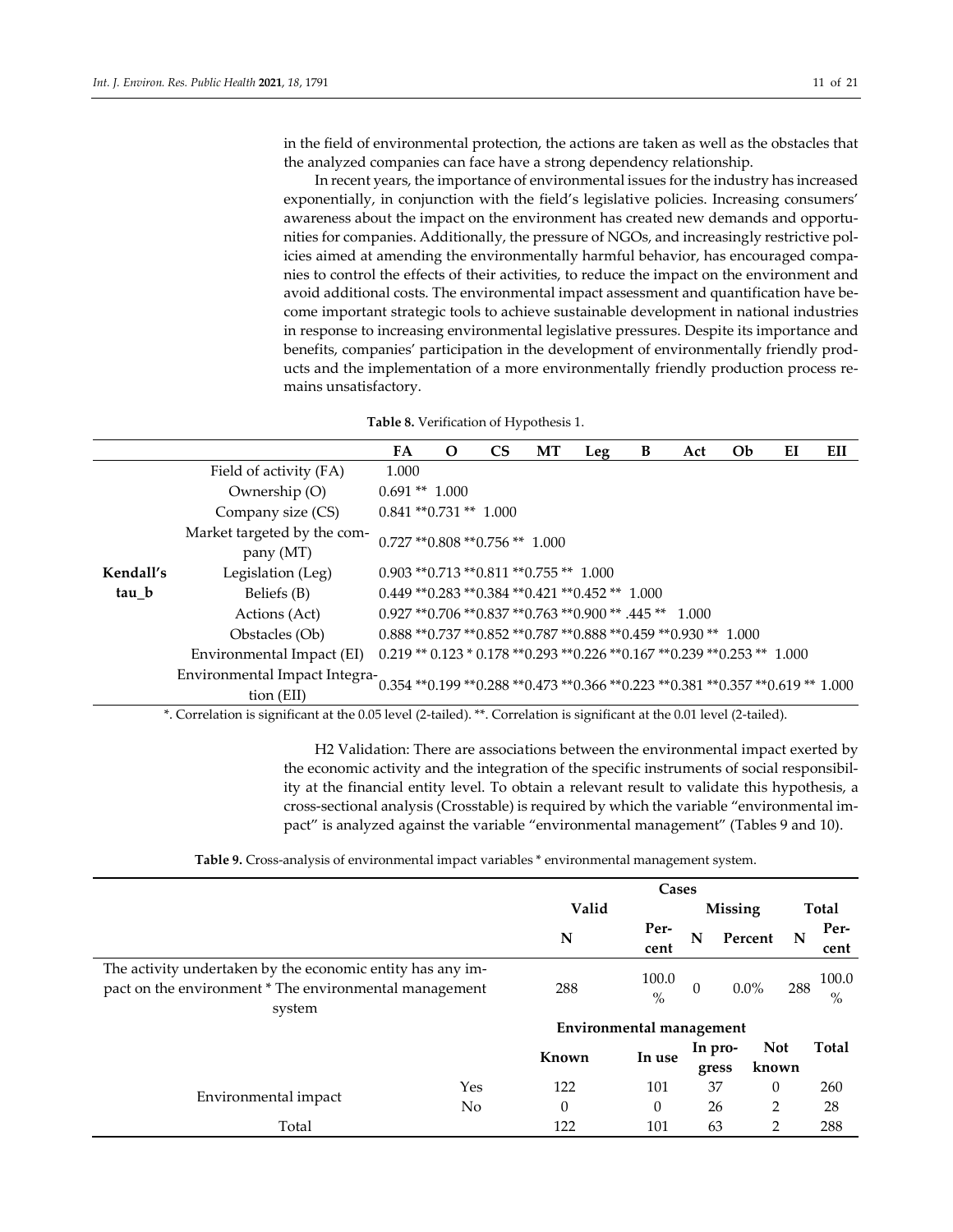|                    |            | Value | Approx. Sig. |
|--------------------|------------|-------|--------------|
|                    | Phi        | 0.629 | 0.000        |
| Nominal by Nominal | Cramer's V | 0.629 | 0.000        |
| N of Valid Cases   |            | 288   |              |
|                    |            |       |              |

**Table 10.** Analysis of the symmetry of the variables environmental impact \* environmental management system.

The statistical index Cramer's V demonstrates the existence of a link with an intensity of 62.9%, which implies an over-dependence between the environmental impact and the environmental management system, thus validating research hypothesis II.

The Pearson coefficient analysis was applied to test the link between the variable "environmental impact" and the tools specific to sustainable development. The correlation between the dependent variable "environmental impact" and the independent variables "environmental management system/environmental performance assessment/quality system/environmental policy development/environmental budgeting/reporting nonfinancial information" is represented in Table 11. The Pearson coefficient value is positive and relatively high (0.685–0.911), which shows a very high dependency relationship between these variables and significance of < 0.05, demonstrates the connection of a directly proportional relationship of very high intensity between the level of environmental impact and the use of specific tools for environmental protection.

|                            |              | EI    | <b>EMS</b> | <b>EPM</b> | SC    | <b>DPM</b>           | <b>EBM</b> | <b>RNFrf</b> | <b>RNFar</b> |
|----------------------------|--------------|-------|------------|------------|-------|----------------------|------------|--------------|--------------|
|                            | EI           | 1.000 |            |            |       |                      |            |              |              |
|                            | <b>EMS</b>   | 0.911 | 1.000      |            |       |                      |            |              |              |
|                            | <b>EPM</b>   | 0.845 | 0.844      | 1.000      |       |                      |            |              |              |
| <b>Pearson Correlation</b> | SC           | 0.859 | 0.861      | 0.977      | 1.000 |                      |            |              |              |
|                            | <b>DPM</b>   | 0.879 | 0.884      | 0.964      | 0.970 | 1.000                |            |              |              |
|                            | EBM          | 0.685 | 0.742      | 0.826      | 0.829 | 0.852                | 1.000      |              |              |
|                            | <b>RNFrf</b> | 0.494 | 0.594      | 0.678      | 0.679 | 0.696                | 0.633      | 1.000        |              |
|                            | RNFar        | 0.356 | 0.493      | 0.580      | 0.579 | 0.590                | 0.527      | 0.442        | 1.000        |
|                            | EI           |       | 0.000      | 0.000      | 0.000 | 0.000                | 0.000      | 0.000        | 0.000        |
|                            | <b>EMS</b>   | 0.000 |            | 0.000      | 0.000 | 0.000                | 0.000      | 0.000        | 0.000        |
|                            | <b>EPM</b>   | 0.000 | 0.000      |            | 0.000 | 0.000                | 0.000      | 0.000        | 0.000        |
|                            | SC           | 0.000 | 0.000      | 0.000      |       | 0.000                | 0.000      | 0.000        | 0.000        |
| Sig. (1-tailed)            | DPM          | 0.000 | 0.000      | 0.000      | 0.000 | $\ddot{\phantom{a}}$ | 0.000      | 0.000        | 0.000        |
|                            | EBM          | 0.000 | 0.000      | 0.000      | 0.000 | 0.000                |            | 0.000        | 0.000        |
|                            | RNFrf        | 0.000 | 0.000      | 0.000      | 0.000 | 0.000                | 0.000      |              | 0.000        |
|                            | RNFar        | 0.000 | 0.000      | 0.000      | 0.000 | 0.000                | 0.000      | 0.000        |              |
| N                          |              | 288   | 288        | 288        | 288   | 288                  | 288        | 288          | 288          |

**Table 11.** Person Correlation.

H3 Validation: There is a correlation between identifying, integrating, and quantifying environmental costs and developing environmental management accounting at the level of the analyzed entities.

The cross-sectional analysis of the variables "the extent to which the economic activity generates information on environmental costs", "annual value of the environmental costs", and their weight in the total of the expenses recorded by the economic entity was realized by applying the Pearson coefficient, the results of which are presented in Table 12. Between the annual value of the environmental costs and the extent to which the economic entity generates information on the environmental costs, there is a very close dependency relation, the Pearson coefficient registering the value of 87.00%.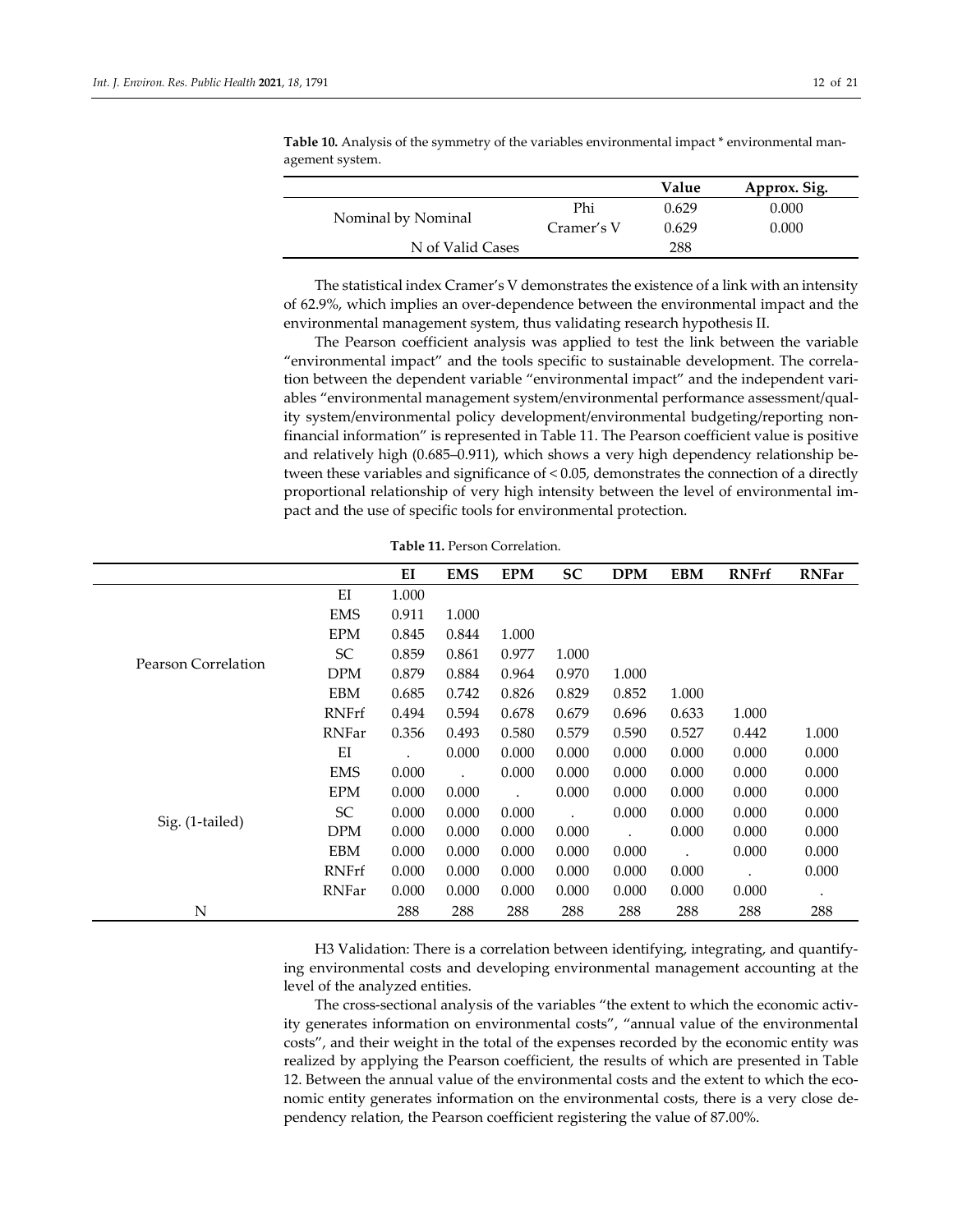However, the correlation between the share of environmental costs and their value is insignificant, as well as that between the share of environmental costs and the extent to which the activity generates information on environmental costs.

The detailed analysis of the answers continues with a contingency table (Table 13) in which the opinions of the respondents regarding the benefits brought by the integration of the environment in the accounting system and the integration of the environmental costs in the pricing strategy are highlighted. This analysis shows that the respondents consider a benefit the integration of the environment in the accounting system. The integration of the environmental costs in the strategy of price substantiation is achieved to a large extent for 140 of the respondents.

|                                                                  |                       | The Extent to Which the Eco-<br>nomic Activity Generates In- Value of the En-<br>formation on Environmental<br>Costs | <b>The Annual</b><br>vironmental<br>Costs | Weight in the Total of<br>the Expenses Recorded<br>by the Economic Entity |
|------------------------------------------------------------------|-----------------------|----------------------------------------------------------------------------------------------------------------------|-------------------------------------------|---------------------------------------------------------------------------|
|                                                                  | Pearson               |                                                                                                                      |                                           |                                                                           |
| The extent to which the eco-                                     | Correla-              | $\mathbf{1}$                                                                                                         | $0.870**$                                 | $0.427**$                                                                 |
| nomic activity generates infor-<br>mation on environmental costs | tion                  |                                                                                                                      |                                           |                                                                           |
|                                                                  | Sig. $(2-$<br>tailed) |                                                                                                                      | 0.000                                     | 0.000                                                                     |
|                                                                  | N                     | 288                                                                                                                  | 288                                       | 288                                                                       |
|                                                                  | Pearson               |                                                                                                                      |                                           |                                                                           |
|                                                                  | Correla-              | $0.870**$                                                                                                            | 1                                         | $0.435**$                                                                 |
| The annual value of the envi-                                    | tion                  |                                                                                                                      |                                           |                                                                           |
| ronmental costs                                                  | Sig. $(2-$<br>tailed) | 0.000                                                                                                                |                                           | 0.000                                                                     |
|                                                                  | N                     | 288                                                                                                                  | 288                                       | 288                                                                       |
|                                                                  | Pearson               |                                                                                                                      |                                           |                                                                           |
| Weight in the total of the ex-                                   | Correla-              | $0.427**$                                                                                                            | $0.435**$                                 | 1                                                                         |
|                                                                  | tion                  |                                                                                                                      |                                           |                                                                           |
| penses recorded by the eco-<br>nomic entity                      | Sig. $(2-$<br>tailed) | 0.000                                                                                                                | 0.000                                     |                                                                           |
|                                                                  | N                     | 288                                                                                                                  | 288                                       | 288                                                                       |

**Table 12.** Correlations of the analyzed variables.

\*\*. Correlation is significant at the 0.01 level (2-tailed).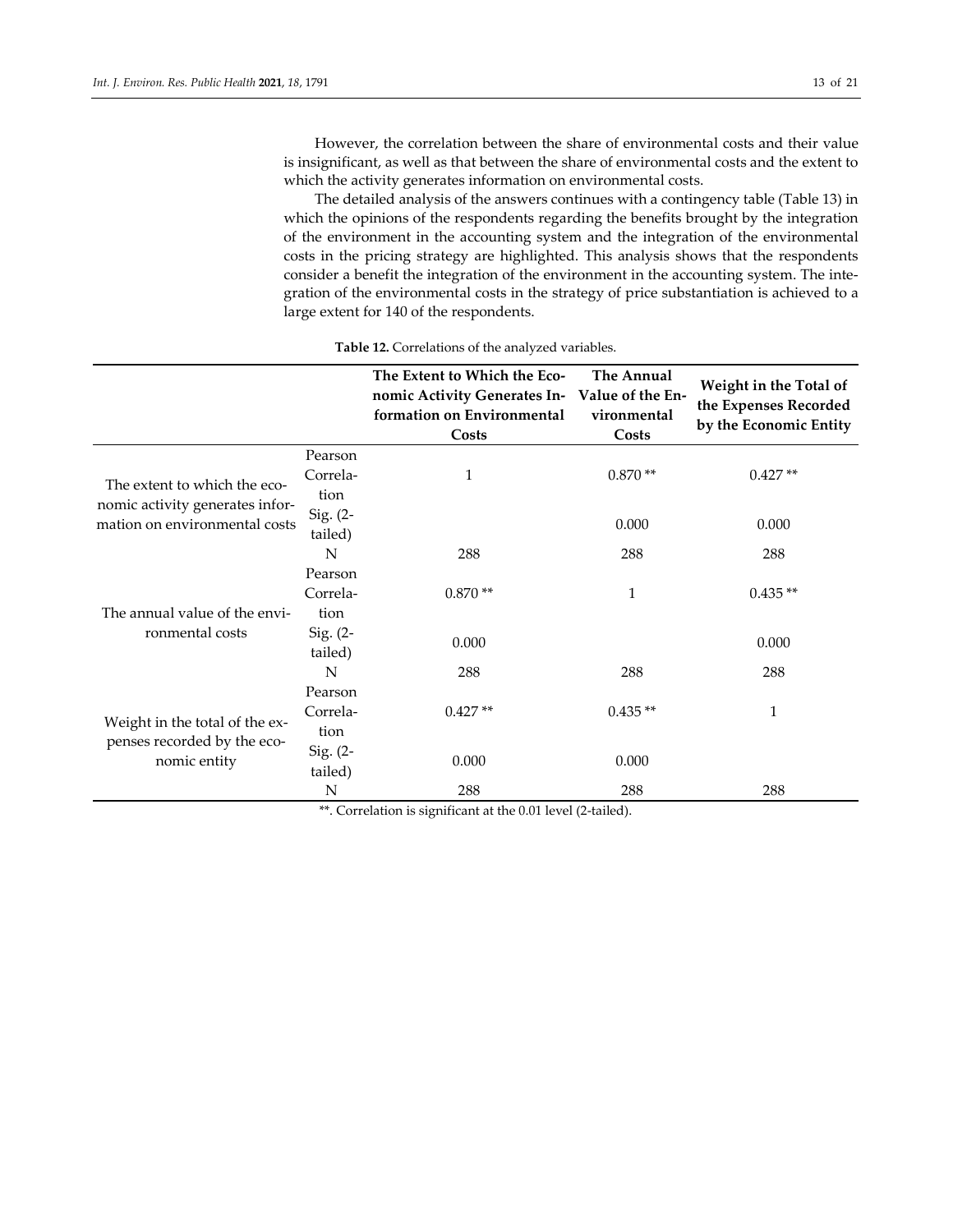|                                                                                                                                                                    |                |          |                                                                                                                   | Cases    |                                                                                                                                                                             |       |         |
|--------------------------------------------------------------------------------------------------------------------------------------------------------------------|----------------|----------|-------------------------------------------------------------------------------------------------------------------|----------|-----------------------------------------------------------------------------------------------------------------------------------------------------------------------------|-------|---------|
|                                                                                                                                                                    |                | Valid    |                                                                                                                   |          | Missing                                                                                                                                                                     | Total |         |
|                                                                                                                                                                    |                | N        | Percent                                                                                                           | N        | Percent                                                                                                                                                                     | N     | Percent |
| Integration of the environment in the ac-<br>counting system has been a benefit * In the<br>strategy of pricing, the environmental costs<br>influence the decision |                | 288      | 100.0%                                                                                                            | $\theta$ | $0.0\%$                                                                                                                                                                     | 288   | 100.0%  |
|                                                                                                                                                                    |                | extent   | If we have information<br>To a large about environmental costs,<br>we take them into account.<br>but not strictly | sion     | In the pricing strategy, environmental costs influence the deci-<br>We do not take envi-<br>ronmental costs into ac-<br>count when making<br>product pricing deci-<br>sions |       | Total   |
|                                                                                                                                                                    | Yes            | 140      | 100                                                                                                               |          | 0                                                                                                                                                                           |       | 240     |
| The integration of the environment                                                                                                                                 | N <sub>o</sub> | $\theta$ | 26                                                                                                                |          | $\theta$                                                                                                                                                                    |       | 26      |
| into the accounting system was a<br>benefit                                                                                                                        | Do not<br>know | $\theta$ | 14                                                                                                                |          | 8                                                                                                                                                                           |       | 22      |
| Total                                                                                                                                                              |                | 140      | 8<br>140                                                                                                          |          |                                                                                                                                                                             |       | 288     |

**Table 13.** The result of the cross-analysis of the variables Benefits of integrating the environment in the accounting system \* Decision of integrating the environmental costs in the prices of the products.

> The analysis of the correlation of the two qualitative variables (Table 14) shows a positive correlation (0.485), doubled by a confidence coefficient of 0.000, which shows that the directions of action targeted by the strategy of price pricing by including the environmental costs are appreciated in a vast number of respondents.

> This information leads to the validation of the hypothesis regarding correlations between the identification, integration, and quantification of environmental costs and the development of environmental accounting at the analyzed companies' level.

**Table 14.** Spearman's rank correlation for the variable environmental benefits in the accounting system \* decision to integrate environmental costs into the product prices.

|            |                                                    |                            | The Integration of the Environ- In the Pricing Strategy, En-<br>ment into the Accounting Sys-<br>tem Was a Benefit | vironmental Costs Influ-<br>ence the Decision |
|------------|----------------------------------------------------|----------------------------|--------------------------------------------------------------------------------------------------------------------|-----------------------------------------------|
|            | The integration of the environ-                    | Correlation<br>Coefficient | 1.000                                                                                                              | $0.485**$                                     |
|            | ment into the accounting sys-<br>tem was a benefit | Sig. $(2-$<br>tailed)      |                                                                                                                    | 0.000                                         |
| Spearman's |                                                    | N                          | 288                                                                                                                | 288                                           |
| rho        | In the pricing strategy, environ- Coefficient      | Correlation                | $0.485**$                                                                                                          | 1.000                                         |
|            | mental costs influence the deci-<br>sion           | Sig. $(2-$<br>tailed)      | 0.000                                                                                                              | $\bullet$                                     |
|            |                                                    | N                          | 288                                                                                                                | 288                                           |

\*\*. Correlation is significant at the 0.01 level (2-tailed).

H4 Validation: The integration of the environmental impact in accounting is possible by developing a model for reflecting the environmental impact in the management accounting information system.

The study of the potential obstacles that affect or could affect the company's ability to use the specific tools of environmental accounting and the integration of the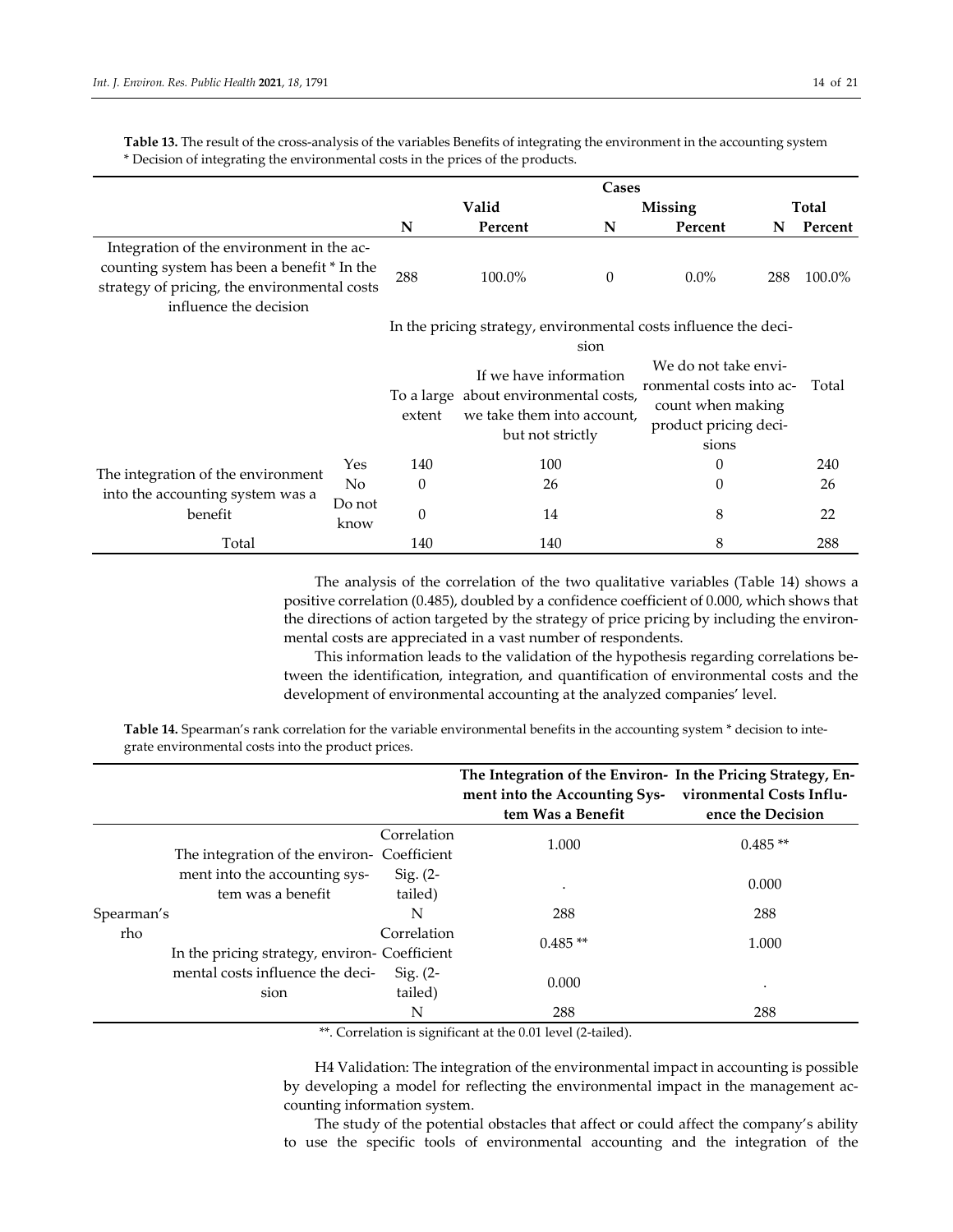environmental impact is essential, as the current discussions regarding this specific context in the literature are still limited. Additionally, the national industries, especially the Romanian production industries, are in a continuous development and innovation process, and they can harm the environment. Understanding the obstacles to integrate environmental aspects into the financial and decision-making system is very important from the decision-makers' innovation policy. First of all, it is essential to know the management's attitude regarding integrating the environmental impact, and secondly, it is essential to identify the barriers frequently encountered by the companies that engage in this process.

In order to validate this hypothesis, it is necessary to establish whether there is any connection between the process of integrating the environmental impact into the managerial system of the company and the main disadvantage reported by the study respondents (lack of a conceptual accounting model), thus, also based on the correlation matrix, by factorial analysis of the items analyzed in section III of the questionnaire (Table 15).

Examination of the Correlation Matrix reveals relatively high correlations between the 10 variables written to measure the tools used by Romania's entities concerning environmental accounting. For example, the intercorrelations between the variables of barriers integrated environmental impact, environmental expenses recorded, annual value, and top management attitude are greater than 0.80. Similarly, the intercorrelations between environmental cost strategy, generated environmental cost, environmental expenses recorded, annual value, and optimal method is also greater than 0.50. Given the number of high intercorrelations between environmental accounting instruments, the hypothesized factor model appears appropriate.

Applying statistical tests on the data collected through questionnaires is a sure way to characterize the statistical population. Based on the information presented, it can observe a strong connection between integrating the environmental impact into the company's managerial system and the lack of a conceptual accounting model that could facilitate this process. Thus, consider it appropriate and even necessary to develop and implement an accounting model to integrate the environmental impact in accounting, especially for companies whose economic activity significantly impacts the environment.

|        |                    | Integrated<br>Environmen-<br>tal Impact | <b>Barriers</b><br>Integrated<br>Environmen-<br>tal Impact | Generate<br>Environ-<br>mental Cost | Environmental<br><b>Expenses</b><br>Recorded | An-<br>nual<br>Value | <b>Share</b><br>in Total<br>$Ex-$<br>penses | Environ-<br>mental Cost Metho Manage-<br>Strategy | mal<br>d | Opti- Attitude<br>Top<br>ment |
|--------|--------------------|-----------------------------------------|------------------------------------------------------------|-------------------------------------|----------------------------------------------|----------------------|---------------------------------------------|---------------------------------------------------|----------|-------------------------------|
|        | Integrated         |                                         |                                                            |                                     |                                              |                      |                                             |                                                   |          |                               |
|        | environmental      | 1.000                                   | 0.436                                                      | 0.280                               | 0.449                                        | 0.490                | 0.888                                       | 0.425                                             | 0.431    | 0.415                         |
|        | impact             |                                         |                                                            |                                     |                                              |                      |                                             |                                                   |          |                               |
|        | Barriers inte-     |                                         |                                                            |                                     |                                              |                      |                                             |                                                   |          |                               |
|        | grated             | 0.436                                   | 1.000                                                      | 0.812                               | 0.859                                        | 0.911                | 0.387                                       | 0.839                                             | 0.490    | 0.825                         |
|        | environmental      |                                         |                                                            |                                     |                                              |                      |                                             |                                                   |          |                               |
|        | impact             |                                         |                                                            |                                     |                                              |                      |                                             |                                                   |          |                               |
|        | Generate environ-  | 0.280                                   | 0.812                                                      | 1.000                               | 0.842                                        | 0.921                | 0.249                                       | 0.715                                             | 0.672    | 0.791                         |
| Corre- | mental cost        |                                         |                                                            |                                     |                                              |                      |                                             |                                                   |          |                               |
| lation | Environmental      |                                         |                                                            |                                     |                                              |                      |                                             |                                                   |          |                               |
|        | expenses           | 0.449                                   | 0.859                                                      | 0.842                               | 1.000                                        | 0.914                | 0.399                                       | 0.702                                             | 0.551    | 0.867                         |
|        | recorded           |                                         |                                                            |                                     |                                              |                      |                                             |                                                   |          |                               |
|        | Annual value       | 0.490                                   | 0.911                                                      | 0.921                               | 0.914                                        | 1.000                | 0.435                                       | 0.806                                             | 0.644    | 0.852                         |
|        | Share in total ex- | 0.888                                   | 0.387                                                      | 0.249                               | 0.399                                        | 0.435                | 1.000                                       | 0.422                                             | 0.480    | 0.368                         |
|        | penses             |                                         |                                                            |                                     |                                              |                      |                                             |                                                   |          |                               |
|        | Environmental      | 0.425                                   | 0.839                                                      | 0.715                               | 0.702                                        | 0.806                | 0.422                                       | 1.000                                             | 0.550    | 0.681                         |
|        | cost strategy      |                                         |                                                            |                                     |                                              |                      |                                             |                                                   |          |                               |
|        | Optimal method     | 0.431                                   | 0.490                                                      | 0.672                               | 0.551                                        | 0.644                | 0.480                                       | 0.550                                             | 1.000    | 0.414                         |

**Table 15.** Correlation Matrix.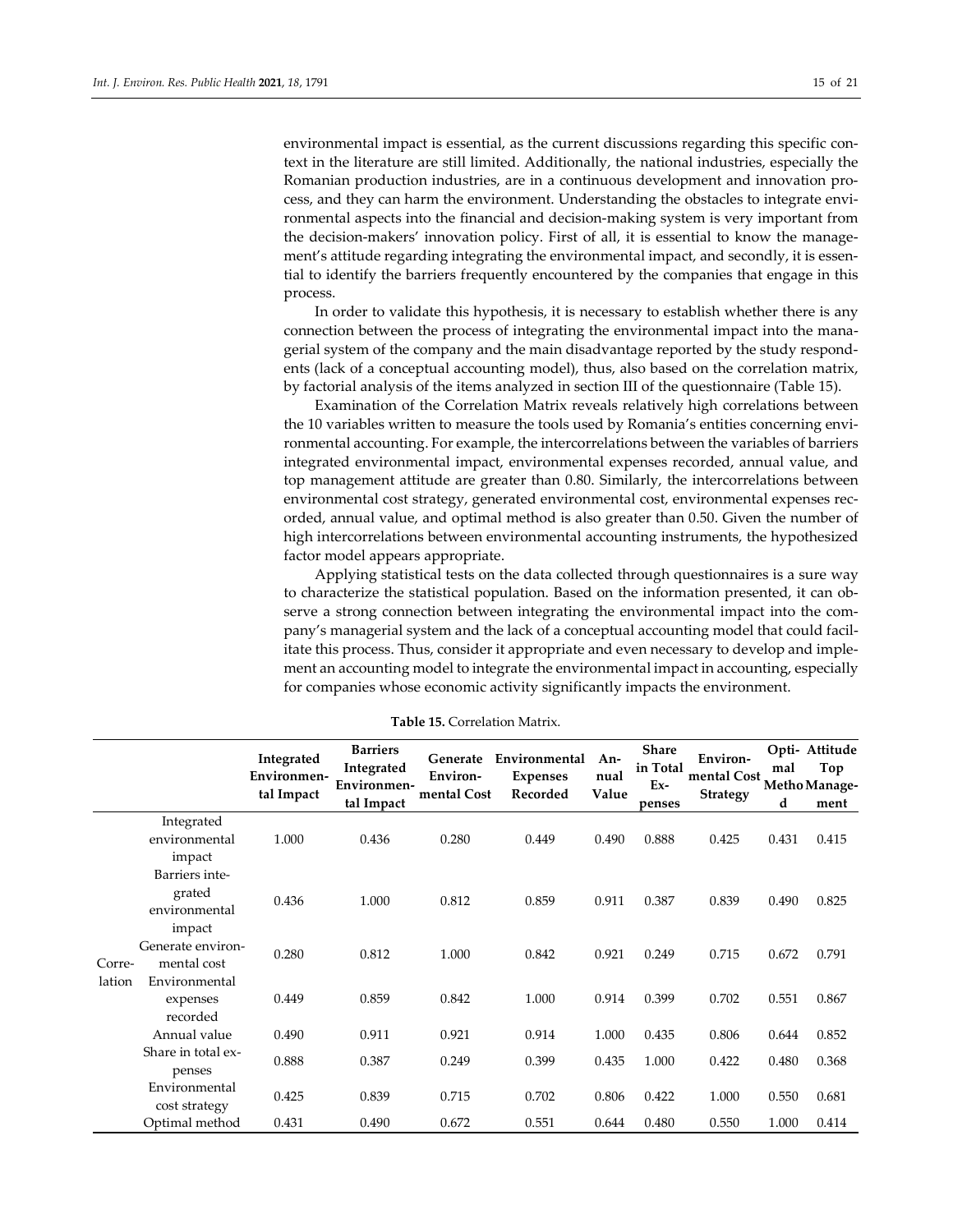| Attitude top man-<br>agement | 0.415 | 0.825 | 0.791 | 0.867 | 0.852 | 0.368 | 0.681 | 0.414 | l.000 |
|------------------------------|-------|-------|-------|-------|-------|-------|-------|-------|-------|
| Sig. (1-tailed)              | 0.000 |       | 0.000 | 0.000 | 0.000 | 0.000 | 0.000 | 0.000 | 0.000 |

#### **5. Discussions**

A model for reflecting in the accounting managerial information system of the environmental impact implies the permanent optimization of the technological processes through the participation of all the stakeholders in the economic entity and also a collaboration and transparency in the process of informing and evaluating the entire procedural course, which involves a language and an overview in common actions to achieve the transfer of experienced knowledge, the intensive involvement of the leaders of all the managerial structures of the economic entities, the use of the technical means for calculating and estimating the costs, by including a value engineering.

The structure of CM-EMA consists of five stages. We define the model as a set of concepts, principles, and procedures, rules that determine the methods for recognizing, recording, measuring, and reporting financial and environmental transactions.

Stage 1 (Identifying significant influence that the company has on the environment). The economic activity involves different influences on the environment, the demand for raw materials, energy, intermediate goods, the flow of pollutants and waste, and natural spaces employment sites. These influences are mitigated by systems and mechanisms of absorption (waste assimilation, absorption of pollution) and environmental regeneration procedures. If the pressure is higher than the absorptive capacity, they cause changes in the environment, leading to its degradation. Traditionally, the ultimate goal of a business is to maximize profit. However, business objectives revolve around three main axes: to exist, make profits, and grow. Thereby, the commitment to consider environmental issues depends on the objectives set by the company. Economic activity can affect the production, costs, and profits of other entities through the effects they cause on the environment. At this stage, aspects of the company's location will be investigated carefully, in terms of its interaction with the environment, to identify sources of high pollution and negative environmental impacts. The economic activity has a significant impact on the environment since establishing the company with its location on a particular land area can significantly impact the environment. The technological process's deployment is based on raw materials extracted from the environment to be processed into the finished product. As a result of these processes, different types of waste will enter the environment, influencing its quality. The manufacture of the product has a negative influence on the environment and the other phases of the enterprise's economic activity; for example, the distribution involves the consumption of energy, which later turns into waste, affecting the environment.

Stage 2 (Determination of impacts exerted by economic activity on the environment). Environmental impact is the positive or negative effect that economic activity exercises or may have on the environment. The impact of economic activity on the environment is classified as direct and indirect. The direct impact is directly related to the production process. It can be characterized upstream or downstream of the production processes. Some forms of impact that directly influence the production activity of enterprises include demand for material resources necessary for production, the volume of emissions to air, water, and soil as a result of the production process, as well as waste unused. This step is essential in developing the accounting model because the environmental impact is the essential element to be integrated and reflected in the company's managerial accounting system. Knowing the forms of the environmental impact exerted by economic activity contributes to the proper development of a model.

Stage 3 (Identifying and allocation of environmental costs caused by environmental impact). After determining the environmental impact, the monetary value of the enterprise's environmental costs will be identified to reduce, prevent, or protect. Identifying environmental costs related to a product, work, service, and accounting recognition is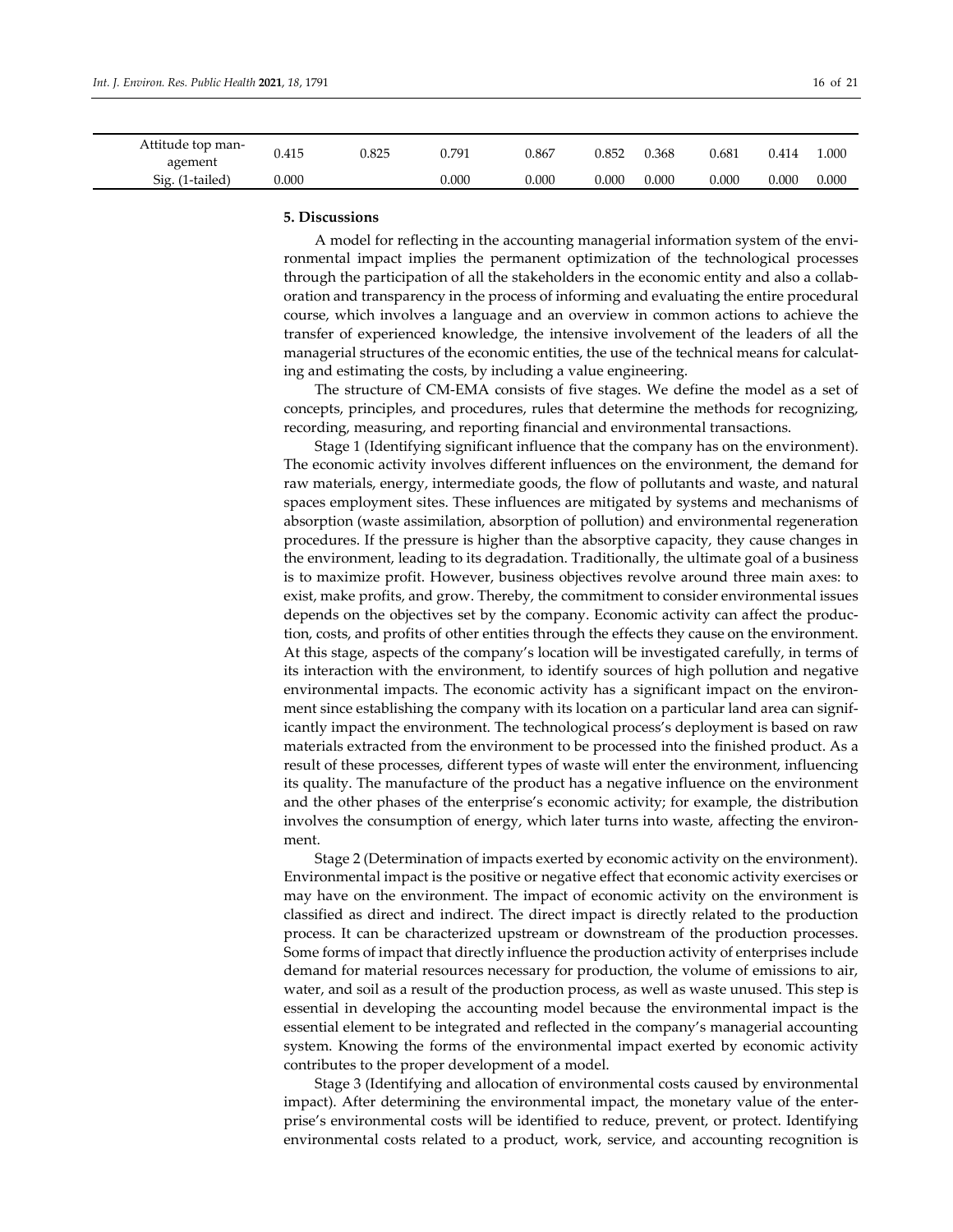required for correct management decisions. Knowing the environmental costs of current, future, and potential impact is the starting point for setting environmental spending cuts goals. Information on environmental costs is determined during the management process and is used to substantiate reliable production cost modeling decisions. To reflect environmental costs in accounting, we suggest analytical evidence [40] on types of specific environmental activities (sustainability and conservation expenses, expenses to neutralize the polluting activities of the various factors of production, measurement, and level of remediation control spending), or fields (air and climate protection, wastewater management, soil, and groundwater or surface water, the fight against noise and vibration, biodiversity protection, radiation protection). Identifying and adequately collecting physical and financial data will lead to improved decision making in the organization.

Stage 4 (Internalization of externalities—the integration of environmental costs in production). For a long time, it was considered that the environment does not affect the production process. However, now that environmental impact analysis showed that economic activity affects the natural environment, it is essential to allocate environmental costs to each product, work, and service at each technological process stage. In the present, the prices include accounting information built as an expression of economic reality, without recognizing the impact on the environment [76]. The role of this model is to integrate environmental impact in accounting. The key element is the integration of these environmental externalities and their reflection in each company's accounting. Externalities are consequences or effects that affect the life and activity of people and the natural environment. These represent costs or benefits and, although they occur, are not recognized as an expense or results obtained by the entity. Externalities are the gains or losses incurred either by individuals, resulting from actions initiated either by producers or consumers, or both, and for which no compensation is paid. Externalities are also called "third-party effects" or "neighborhood effects" [77]. Environmental damage by an enterprise and whose repair is the responsibility of the community is an externality. Environmental costs arise when the enterprise internalizes externalities, taking the responsibility to prevent or repair the damage caused. This stage's main objective is the integration of environmental impact into accounting under environmental expenses and costs. Traditional accounting systems do not address this need, so the implementation of environmental accounting methods via specific environmental costing, for example, Target Costing, is a response to these concerns.

Stage 5 (Identifying the environmental information provided by the environmental management accounting and their use for achieving environmental reporting or previsions). For businesses, environmental management accounting is designed to increase the efficiency and effects of environmental measures taken and to keep track of environmental expenses and income, report, and reflect them in the financial statements. The role of this step is to use environmental information provided by accounting for presentation and publication. The model offers a review of the allocation of environmental costs for each process or activity, conducting environmental reports by company-specific regulations. It can be said environmental management accounting measures the efficiency of environmental conservation activities, environmental performance index, and environmental efficiency of economic activities of companies, as part of financial performance associated with environmental measures. This step represents the accounting model's finality for environmental coverage in accounting, so this information will be presented both internally and externally to meet managers, customers, suppliers, and investors' needs. As financial statements provide monetary information, it is necessary to draw up annual environmental statements containing monetary, environmental information. This information is intended to present the real impact on the environment exerted by enterprise activity. The difficulty is the characteristics of the information must be presented in a rigorous, scientific, and technical form to allow experts to assess the level of pollution and be presented simply to be understood by non-specialist readers of the field.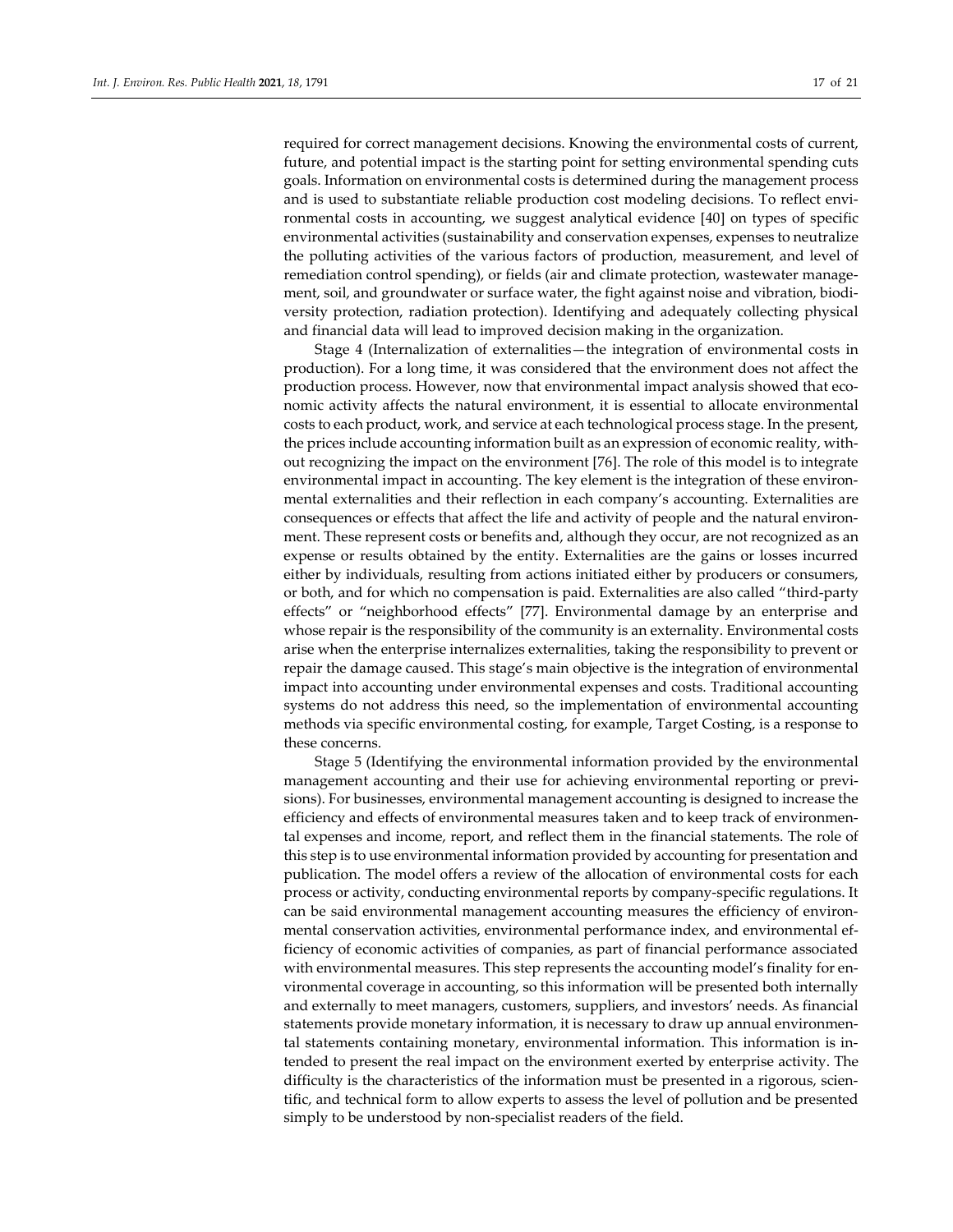## **6. Conclusions**

Environmental management accounting helps to identify the environmental and production costs. Without its use, these costs will be ignored or underestimated. The correct identification of these costs allows the cost control, minimizing costs, and cleaner production techniques, thereby benefiting by reducing the organization's production costs and improving environmental performance. Environmental management accounting also contributes to allocate the environmental costs to each product, process, or activity. It helps to correct the pricing of the product. Some products, those that are greater pollutants, may seem more profitable without the identification of costs on environmental protection. The purpose of environmental accounting is recognition and trying to find ways to mitigate the adverse effects of environmental activities and systems. Together with the benefits of environmental accounting, these objectives represent the strength for developing and implementing environmental accounting at the national, international, or global level.

Following the analysis of the questionnaire, the respondents consider that the integration of the environmental impact in accounting can be achieved by: i) identifying and evaluating, from a monetary perspective, the environmental impact (34.70%); ii) determining the environmental costs (24.30%); iii) integrating environmental costs in the decision-making process (23.60%); iv) through non-financial reporting (17.40%). Simultaneously, among the obstacles for implementing environmental accounting by the Romanian entities from the respondents' perspective are the lack of an accounting model (48.60%) and the lack of a transparent application methodology (39.60%). At the same time, 140 respondents consider integrating environmental costs to substantiate the prices of products and services as a benefit that can generate the maximization of the entity's results.

A hierarchy of environmental expenditures was made in terms of Romanian economic entities participating in the study: i) expenses for waste management (51.40%); ii) expenses for wastewater management (19.10%); iii) expenditure on air protection, expenditure on soil and groundwater protection, expenditure on the protection of biodiversity and landscape, expenditure on noise and vibration reduction, expenditure on radiation protection, expenditure on research and development in the field of environmental protection and other environmental activities (records a share of less than 10%).

The validation of hypotheses H1–H4 found that the CM-EMA model's key point is to identify the environmental impact and quantify it as a monitoring of the environmental costs. CM-EMA places the product at the center of sustainable strategic management, following the products' cost in correlation with the life cycle, especially the consumption of resources required by the design phase. Through this new approach of sustainable analysis of the production costs and the performances of the economic entities, the compact aims to integrate the four dimensions of sustainable management: the economic environment related to the market and competition, the integration of the competencies of the different functions; forecasting decisions regarding future results and close connection between planning and controlling current activities.

The CM-EMA model can be considered a step in establishing a possible framework for developing and implementing environmental accounting by Romania's economic entities. The model is relevant in identifying environmental impacts, thus determining environmental costs, allocating the actual cost of each product, work, or service, and presenting environmental information to internal and external users, as an essential tool in integrating environmental impact in the accounting system of businesses.

The limit of the present research may be the small number of respondents to the questionnaire. As a future research direction, the practical test of the conceptual model CM-EMA applied initially only to an economic entity to validate its usefulness and identify the modalities of extension to different fields of activity.

**Author Contributions:** Conceptualization, S.G.S., M.D.C., and C.A.I.; methodology, L.P., N.L.G.N., and M.L.L.; software, C.A.I., S.G.S., and M.D.C.; validation, C.A.I., I.C., N.L.G.N., S.G.S.,M.L.L.,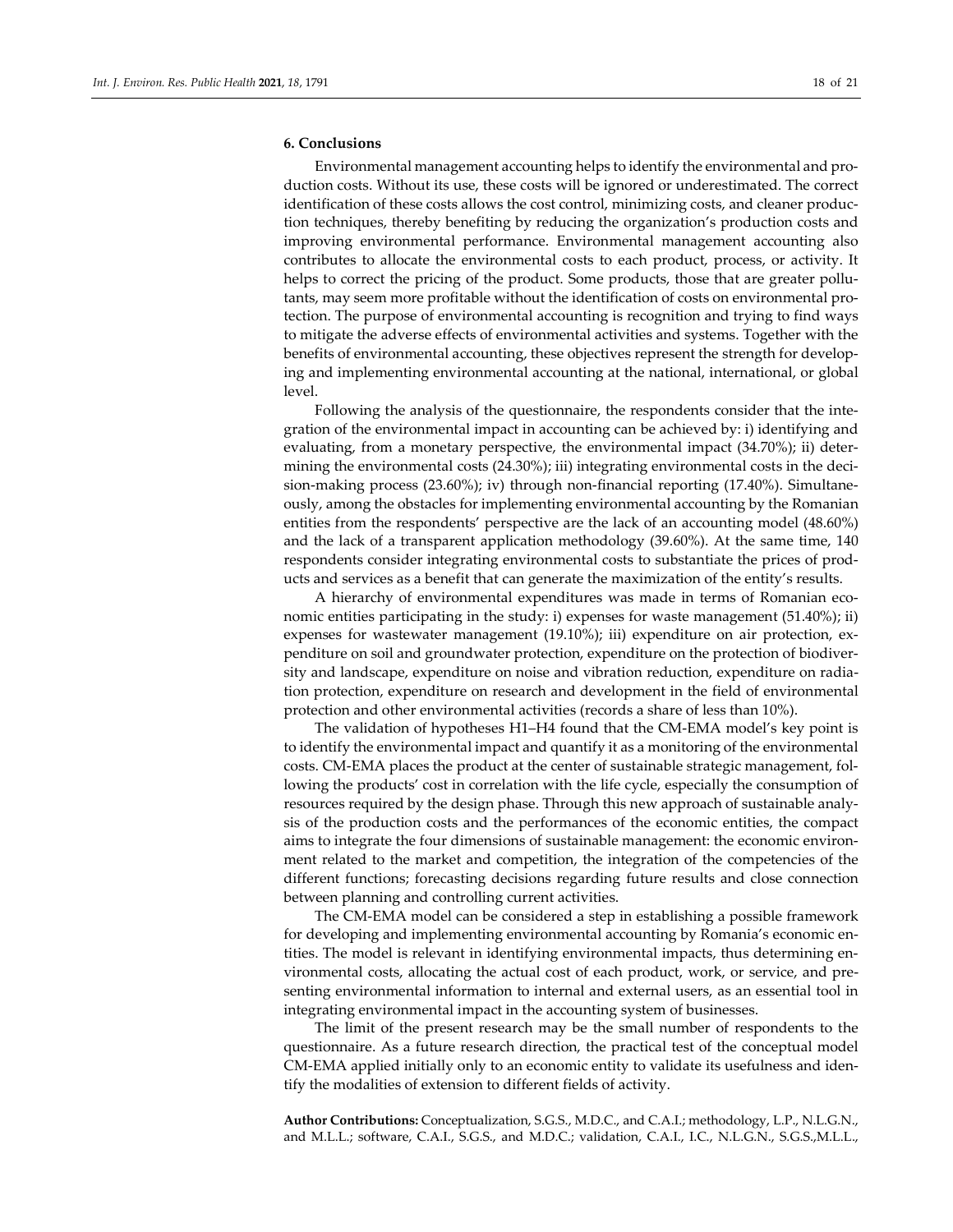M.D.C., and M.C.U.; formal analysis, C.A.I., L.P., N.L.G.N., S.G.S., I.C., M.D.C., and M.C.U.; investigation, C.A.I., L.P., N.L.G.N., S.G.S., M.L.L., M.D.C., and M.C.U.; resources, C.A.I., L.P., N.L.G.N., S.G.S., I.C, M.D.C., and M.C.U.; data curation, C.A.I., L.P., N.L.G.N., S.G.S., I.C., M.D.C., and M.C.U.; writing—original draft preparation, C.A.I., S.G.S., I.C., and M.D.C.; writing—review and editing, C.A.I., S.G.S., and M.D.C.; visualization, C.A.I., L.P., N.L.G.N., S.G.S., I.C., M.D.C., and M.C.U.; supervision, C.A.I., L.P., M.L.L., S.G.S., M.L.L., M.D.C., and M.C.U.; project administration, C.A.I., L.P., N.L.G.N., S.G.S., I.C., M.D.C., and M.C.U.; funding acquisition, C.A.I., L.P., N.L.G.N., M.D.C., and M.C.U. All authors have read and agreed to the published version of the manuscript.

**Funding:** This research received no external funding.

**Institutional Review Board Statement:** Not applicable.

**Informed Consent Statement:** Not applicable.

**Conflicts of Interest:** The authors declare no conflicts of interest.

#### **References**

- 1. Christ, K.L.; Burritt, R.L. Material flow cost accounting: A review and agenda for future research. *J. Clean. Prod.* **2015**, *108*, 1378– 1389, doi:10.1016/j.jclepro.2014.09.005.
- 2. Latan, H.; Chiappetta Jabbour, C.J.; Lopes de Sousa Jabbour, A.B.; Wamba, S.F.; Shahbaz, M. Effects of environmental strategy, environmental uncertainty and top management's commitment on corporate environmental performance: The role of environmental management accounting. *J. Clean. Prod.* **2018**, *180*, 297–306, doi:10.1016/j.jclepro.2018.01.106.
- 3. Schaltegger, S.; Burritt, R.L. Sustainability accounting for companies: Catchphrase or decision support for business leaders? *J. World. Bus.* **2010**, *45*, 375–384, doi:10.1016/j.jwb.2009.08.002.
- 4. Schaltegger, S.; Csutora, M. Carbon accounting for sustainability and management. Status quo and challenges. *J. Clean. Prod.*  **2012**, *36*, 1–16, doi:10.1016/j.jclepro.2012.06.024.
- 5. de Jouvenel, B. Stratégie Prospective de L'économie Sociale. Arcadie, Essais sur le Mieux-vivre. 1968. Available online: http://www.sjes.ch/papers/1966-III\_IV-1.pdf (accessed on 5 September 2020).
- 6. Diaconeasa, A.A.; Mărgărit Stănescu, S.G. Perspectives of Environmental Accounting in Romania. *Procedia Soc. Behav. Sci.* **2012**, *62*, 610–614, doi:10.1016/j.sbspro.2012.09.102.
- 7. Larrinaga, C.; Moneva, J.M.; Ortas, E. Veinticinco años de Contabilidad Social y Medioambiental en España: Pasado, presente y futuro. *Rev. Esp. Financ. Conta.* **2019**, *48*, 387–405.
- 8. Schaltegger, S.; Burritt, R.; Petersen, H. *An Introduction to Corporate Environmental Management*; Routledge: New York, USA, 2017, doi:10.4324/9781351281447.
- 9. Aranguren Gómez, N. Divulgación de información social y medioambiental: Un análisis de los patrones de comportamiento de empresas europeas cotizadas desde la teoría neo-institucional. *Rev. Esp. Financ. Conta.* **2016**, *45*, 199–230.
- 10. Gibassier, D.; Alcouffe, S. Environmental Management Accounting: The Missing Link to Sustainability? *Soc. Environ. Account. J.* **2018**, *38*, 1–18, doi:10.1080/0969160X.2018.1437057.
- 11. Correa-Ruiz, C. Organisational dynamics of environmental/sustainability reporting: A case for structure and agency of collective actors. *Rev. Esp. Financ. Conta.* **2019**, *48*, 406–429.
- 12. Deegan, C. Twenty five years of social and environmental accounting research within Critical Perspectives of Accounting: Hits, misses and ways forward. *Crit. Perspect. Account.* **2017**, *43*, 65–87.
- 13. Gray, R. Is accounting for sustainability actually accounting for sustainability… and how would we know? An exploration of narratives of organisations and the planet. *Account. Organ. Soc.* **2010**, *35*, 47–62.
- 14. Jasch, C. How to perform an environmental management cost assessment in one day. *J. Clean. Prod.* **2006**, *14*, 1194–1213.
- 15. Wang, L.Y.; Jiang, H.Q. *Environmental Accounting;* China Environmental Science Press: Beijing, China, 2014.
- 16. Xiao, X. *Study on Environmental Accounting System Construction Problems*; Chinese financial & Economic Publishing House: Beijing, China, 2010.
- 17. Guan, Y.; Huang, G.; Liu, L.; Zhai, M.; Xu, X. Measurement of air-pollution inequality through a three-perspective accounting model. *Sci. Total. Environ.* **2019**, *696*, 133937, doi:10.1016/j.scitotenv.2019.133937.
- 18. Burritt, R.L.; Schaltegger, S. Sustainability accounting and reporting: Fad or trend. *Account Audit. Account. J.* **2010**, *23*, 829–846.
- 19. Rodrigue, M.; Magnan, M.; Boulianne, E. Stakeholders' influence on environmental strategy and performance indicators: A managerial perspective. *Manag. Account. Res.* **2013**, *24*, 301–316.
- 20. Cokins, G.; Oncioiu, I.; Türkeș, M.C.; Topor, D.I.; Căpuşneanu, S.; Paștiu, C.A.; Deliu, D.; Solovăstru, A.N. Intention to Use Accounting Platforms in Romania: A Quantitative Study on Sustainability and Social Influence. *Sustainability* **2020**, *12*, 6127.
- 21. Manes-Rossi, F.; Tiron-Tudor, A.; Nicolò, G.; Zanellato, G. Ensuring More Sustainable Reporting in Europe Using Non-Financial Disclosure—De Facto and De Jure Evidence. *Sustainability* **2018**, *10*, 1162.
- 22. Petrescu, A.G.; Bîlcan, F.R.; Petrescu, M.; Holban Oncioiu, I.; Türkeș, M.C.; Căpuşneanu, S. Assessing the Benefits of the Sustainability Reporting Practices in the Top Romanian Companies. *Sustainability* **2020**, *12*, 3470.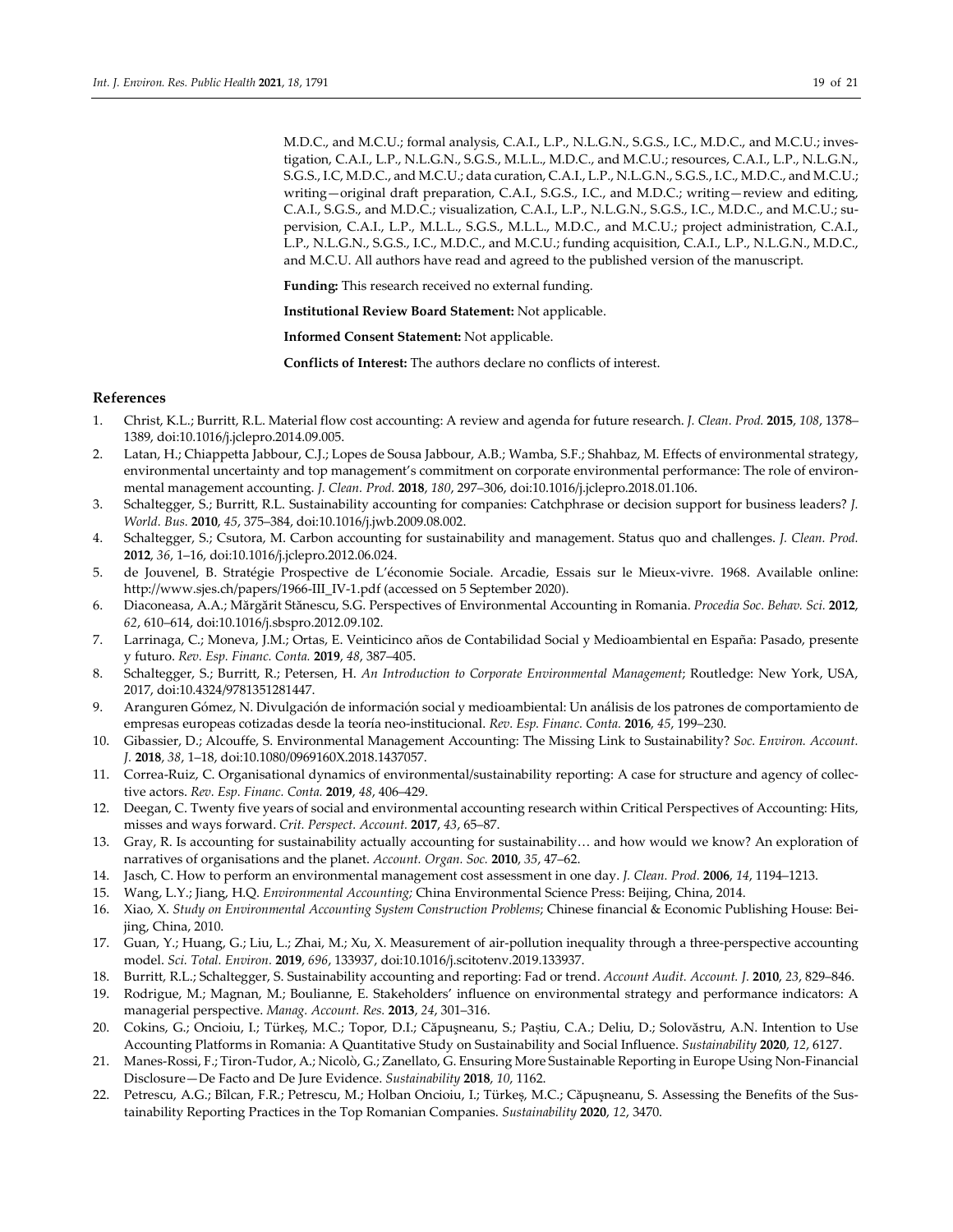- 23. Ienciu, I.A.; Popa, I.E.; Ienciu, N.M. Environmental reporting and good practice of corporate governance: Petroleum industry case study. *Procedia Econ. Financ.* **2012**, *3*, 961–967.
- 24. Lamberton, G. Sustainability accounting—A brief history and conceptual framework. *Account. Forum* **2005**, *29*, 7–26, doi:10.1016/J.ACCFOR.2004.11.001.
- 25. De Beer, P.; Friend, F. Environmental accounting: A management tool for enhancing corporate environmental and economic performance. *Ecol. Econ.* **2006**, *58*, 548–560, doi:10.1016/J.ECOLECON.2005.07.026.
- 26. Richard, J. *Comptabilite et Developpement Durable*; Economica: Paris, France, 2012.
- 27. Ienciu, I. *Implicaţiile Problemelor de Mediu în Contabilitatea şi Auditul Situaţiilor Financiare*; Risoprint: Cluj Napoca, Romania, 2009.
- 28. Berry, M.A.; Rondinelli, D.A. Proactive corporate environmental management: A new industrial revolution. *Acad. Manage. Exec.* **1998**, *12*, 38–50, doi:10.5465/ame.1998.650515.
- 29. Gendron, C. *La gestion Environnementale et la Norme ISO 14001*; Les Presses de l'Universite de Montreal: Quebec, QC, Canada, 2004.
- 30. Freimann, J. *Environmental Management and Information Systems. Principles of Environment and Resource Economics*, 2nd ed.; Logman: London, UK, 2000.
- 31. United Nations Conference on the Human Environment. Report of the United Nations Conference on the Human Environment -A/CONF.48/14/Rev.1, 1972. Available online: http://www.un-documents.net/aconf48-14r1.pdf (accessed on 15 November 2020).
- 32. United Nations. Improving Governments' Role in the Promotion of Environmental Managerial Accounting. United Nations Publications, 2000. Available online: http://www.un.org/esa/sustdev/sdissues/technology/emabook1.pdf (accessed on 25 November 2020).
- 33. Bebbington, J.; Gray, R.; Kirk, E.A. *Full Cost Accounting: An Agenda for Action. Certified*; Accountants Educational Trust: London, UK, 2001.
- 34. Tsui, C.S.K. A Literature Review on Environmental Management Accounting (EMA) Adoption. *Web J. Chin. Manag. Rev.* **2014**, *17*, 1–19.
- 35. Bennett, M.; Bouma, J.J.; Wolters, T. *Environmental Management Accounting: Informational and Institutional Developments*; Kluwer Academic Publishers: Dordrecht, The Netherlands, 2002.
- 36. Jasch, C. The use of Environmental Management Accounting (EMA) for identifying environmental costs. *J. Clean. Prod.* **2003**, *11*, 667–676, doi:10.1016/S0959-6526(02)00107-5.
- 37. Cho, C.H.; Giordano-Spring, S. Critical perspectives on social and environmental accounting. *Crit. Perspect. Account.* **2015**, *33*, 1–4, doi:10.1016/j.cpa.2015.09.001.
- 38. Scarpellini, S.; Marín-Vinuesa, L.M.; Aranda-Usón, A.; Portillo-Tarragona, P. Dynamic capabilities and environmental accounting for the circular economy in businesses. *Sustain. Account. Manag. Policy J.* **2020**, *11*, 1129–1158, doi:10.1108/SAMPJ-04-2019- 0150.
- 39. Boiral, O.; Henri, J.F. Modelling the impact of ISO 14001 on environmental performance: A comparative approach. *J. Environ. Manage.* **2012**, *99*, 84–97, doi:10.1016/j.jenvman.2012.01.007.
- 40. Larrinaga-Gonzalez, C.; Bebbington, J. Accounting change or institutional appropriation?—A case study of the implementation of environmental accounting. *Crit. Perspect. Accoun.* **2001**, *12*, 269–292, doi:10.1006/cpac.2000.0433.
- 41. Cucui, I.; Margarit Stanescu, S.G.; Diaconeasa, A.A.; Bran Stan, N.C.; Voicu, A. Les implications de la profession comptable dans le développement de la comptabilité environnementale. In *Innovation and Sustainable Competitive Advantage: From Regional Development to World Economies*; Int. Business Information Management Assoc-IBIMA: Istanbul, Turkey, 2012; Volume 1–5, p. 847.
- 42. Fernández Chulián, M.; Larrinaga, C. Empirical Analysis of the Perceptions about Full Cost Accounting: A Study of the Spanish Energy Industry. *Rev. Esp. Financ. Conta.* **2006**, *35*, 225–254.
- 43. IFAC. Environmental Management Accounting. Available online: https://www.icjce.es/images/pdfs/TECNICA/C01- IFAC/C.01.010-General/Int Guidance Doc on EMA-Agosto 2005.pdf (accessed on 10 December 2020).
- 44. Burritt, R.L.; Hahn, T.; Schaltegger, S. Towards a Comprehensive Framework for Environmental Management Accounting— Links Between Business Actors and Environmental Management Accounting Tools. *Aust. Account. Rev.* **2002**, *12*, 39–50, doi:10.1111/j.1835-2561.2002.tb00202.x.
- 45. Sendroiu, C.; Roman, A.G.; Roman, C.; Manole, A. Environmental Management Accounting (EMA): Reflection of Environmental Factors in the Accounting Processes through the Identification of the Environmental Costs Attached to Products, Processes and Services. *Theor. Appl. Econ.* **2006**, *10*, 81–86.
- 46. Bartolomeo, M.; Bennett, M.; Bouma, J.J.; Heydkamp, P.; James, P.; Wolters, T. Environmental management accounting in Europe: Current practice and future potential. *Eur. Account. Rev.* **2000**, *9*, 31–52, doi:10.1080/096381800407932.
- 47. Bennett, M.; Rikhardsson, P.; Schaltegger, S. Adopting Environmental Management Accounting: EMA as a Value-adding Activity. In *Environmental Management Accounting—Purpose and Progress. Eco-Efficiency in Industry and Science*; Bennett, M., Rikhardsson, P.M., Schaltegger, S., Eds.; Springer: Dordrecht, The Netherlands, 2003; Volume 12, doi:10.1007/978-94-010-0197- 7\_1.
- 48. Phan, T.N.; Baird, K.; Su, S. The use and effectiveness of environmental management accounting. *Australas. J. Environ. Manag.* **2017**, *24*, 355–374, doi:10.1080/14486563.2017.1354235.
- 49. Qian, W.; Hörisch, J.; Schaltegger, S. Environmental management accounting and its effects on carbon management and disclosure quality. *J. Clean. Prod.* **2018**, *174*, 1608–1619, doi:10.1016/j.jclepro.2017.11.092.